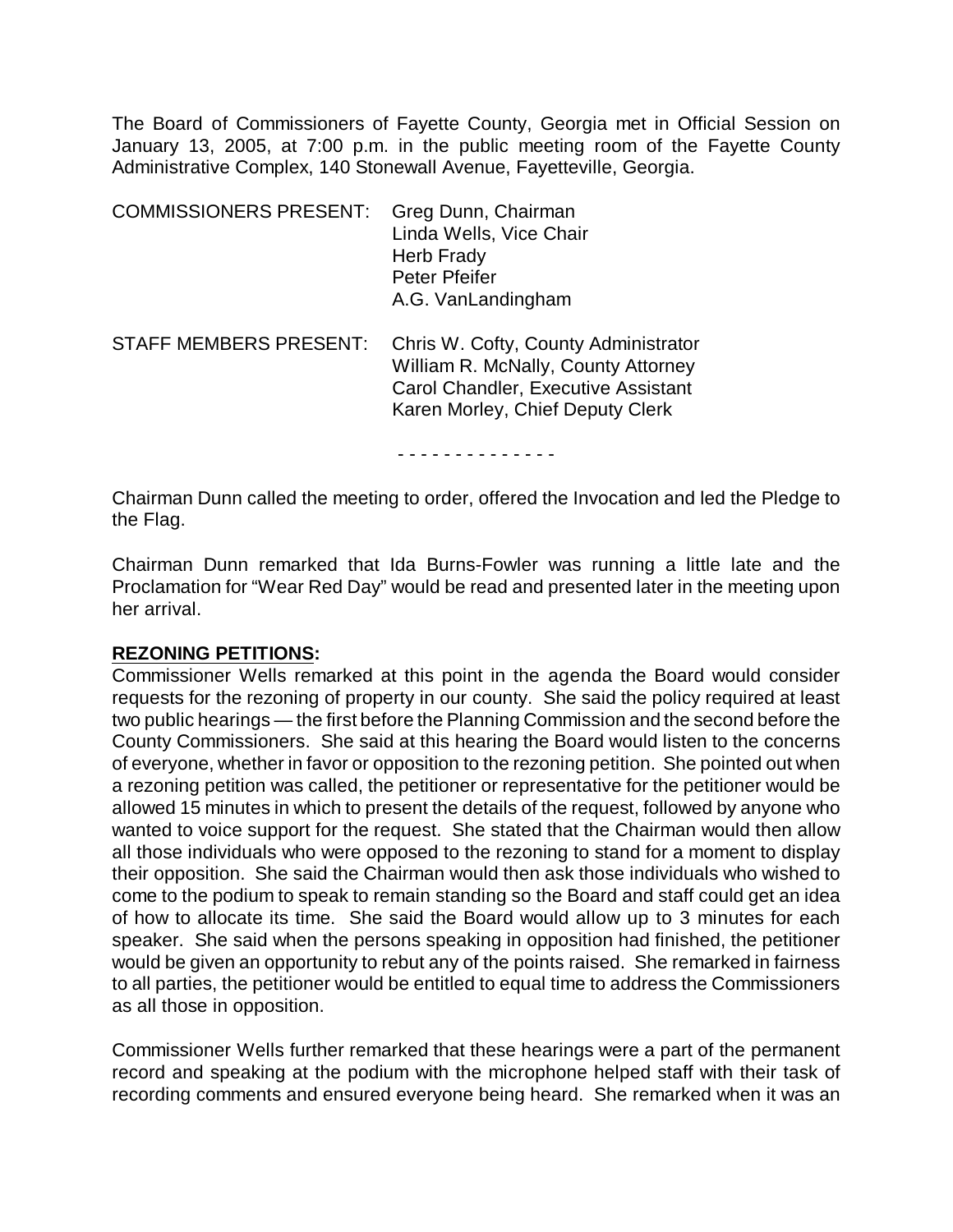individual's turn to speak that they come to the podium, state their name and address and direct their comments to the Board only. She asked that after individuals speak that they sign the sheet that would be provided by the Marshal in order for names to be spelled correctly for the record.

Commissioner Wells stated that the Board wanted to hear from everyone who had something to say and they would pay close attention to each point raised. She said it would not be necessary for the same point to be raised over and over. She thanked everyone for their participation and announced that the Zoning Administrator would begin introducing each request in the order they appeared on tonight's agenda.

# **PETITION NO. 1134-04:**

Zoning Director Aaron Wheeler read Petition No. 1134-04, Clayton O. Carmack, Owner, and Mukut Gupta, President of Crown Development, Agent, request to rezone 40.55 acres from A-R to C-S to develop a single-family residential subdivision consisting of 18 lots. He said this property was located in Land Lots 4 and 29 of the 5th District and fronted on Old Senoia Road. He said the Planning Commission recommended approval subject to one (1) recommended condition (4-0-1) and Staff recommended approval subject to one (1) recommended condition.

Mukut Gupta said he was present with Becky Morris who was the landscape architect and land planner. He said he would like to request the rezoning of 40.55 acres of land on Old Senoia Road from A-R to C-S. He said he would like to develop a quality single-family subdivision consisting of 18 lots. He commented that for a conservation subdivision he would have to create a plan for two acre R-70 size lots. He said this plan had produced 18 numbers of two acre lots. He said under the R-70 zoning requirements he had platted and had come up with 18 numbers of two acre lots. He said this had been submitted to the staff. He said staff had concurred that this could be 18 two acre lots. He said in the conservation subdivision he had located 18 one acre lots with approximately 18 acres of open space. He said this open space was going to have a gazebo, walking trail, park benches and would be dedicated either to the homeowners association or Southern Conservancy Trust. He said the purpose of this was so that it could remain open space forever. He said among other things the conservation subdivision was better protection for the environment. He said fortunately this property also had a creek. He said, as seen in the plan, a good majority of the open space was along the bank of the creek. He pointed out that this exceeded the required normal buffer.

Mr. Gupta further remarked that beyond the protection of the water runoff and water runoff quality, he would like to improve the water quality when it leaves the site. He said he had a proposal, if allowed by the regulations and by county staff, to create a pond by installing a dike in the intermittent creek. He said staff had done a thorough investigation of this proposal and they had recommended approval with one condition that he accepted. He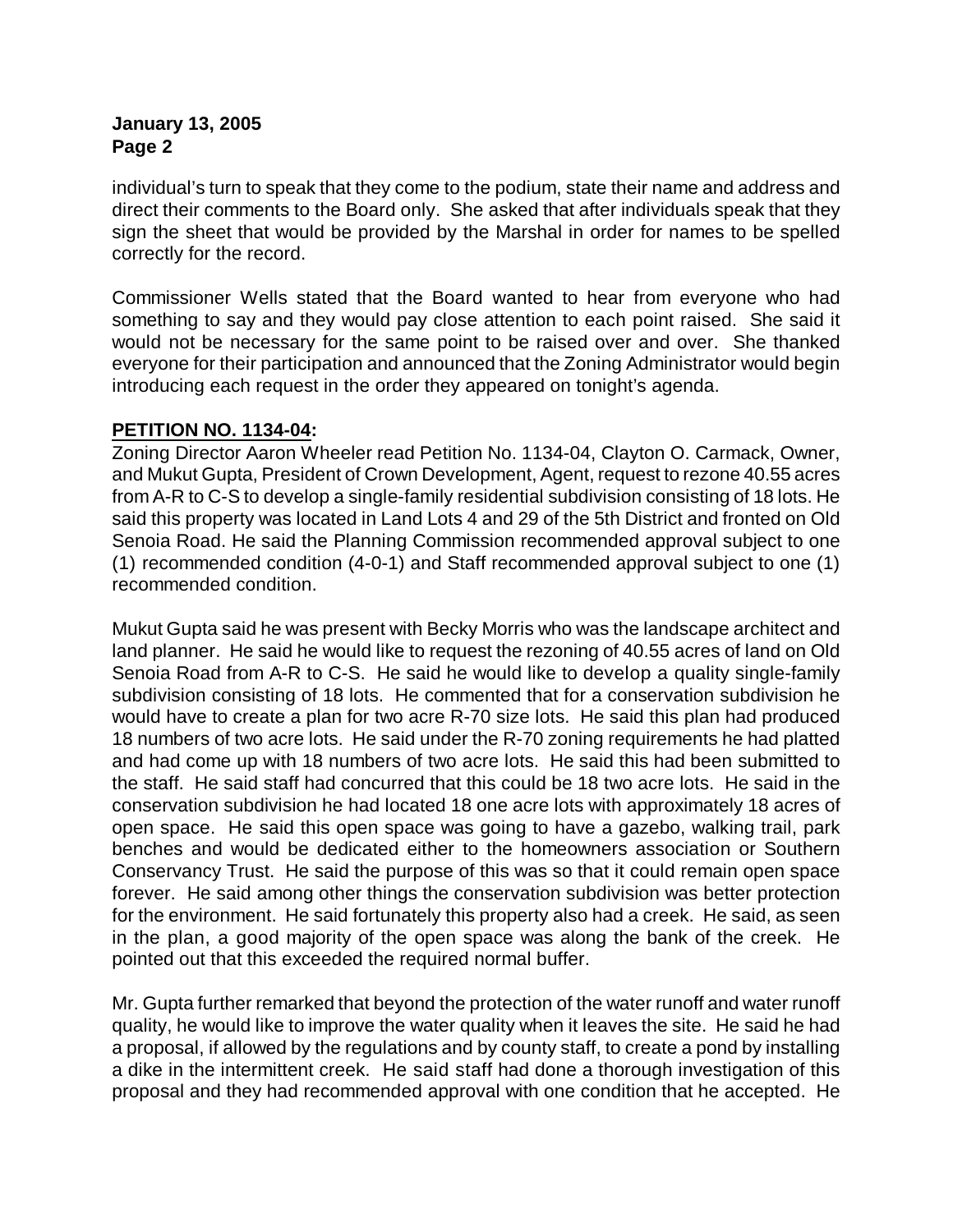said the one condition was that no lot shall have immediate vehicular access to Old Senoia Road. He said this request complied with the county's Land Use Plan and the low density residential requirement which was one unit/1-2 acre. He said the proposed density was one unit per 2.08 acres which was beyond the upper limit of the Land Use Plan.

Mr. Gupta further remarked that county water was available at Harp Road and would be extended at his cost. He said the property did not contain flood plain and did not contain any wetlands. He said county regulations for runoff and sedimentation were all in place and he planned to meet all of the requirements. He said a Level III soil study by a licensed scientist would be done and all requirements of the Environmental Health Department would be met. He pointed out that no building permit would be issued in the county without the Environmental Health Department's approval. He said he was planning to have that approval before the construction. He said location of the property was within the fire suppress limit which was in the 5-8 minute range. He noted that the addition of this development would not be expected to increase the demand for emergency medical services. He said he had taken this information from the research done by county staff.

Mr. Gupta further remarked that in Staff's Analysis they stated that this project was in keeping with the Fayette County Land Use Plan. He said the proposed density was also in keeping with the Land Use Plan. He said the proposed rezoning would not adversely affect the existing use or usability of adjacent or nearby property. He said the proposed rezoning would not result in a burdensome use of roads, utilities, or schools. He said existing conditions and the area's continuing development as a single-family residential district support this petition. He said staff recommended approval and the Planning Commission also recommended approval with a 4-0-1 abstaining vote. He said he had demonstrated the quality of work that he does in this county and Peachtree City. He stated that this would be a quality product.

Chairman Dunn asked if anyone wished to speak in support of this request.

Mark Gray, 205 Alexander Ware Place, Fayetteville stated his home was just off Quarters Road and fairly close to the proposed development. He said he was in favor of this subdivision. He said he had always been for quality control growth in Fayette County and he felt this subdivision met that criteria. He said he liked the 18 acres being designated for green space. He said there were pressures on Fayette County with people moving in every day. He said he looked at this project as being the best possible alternative for this piece of property. He remarked that this Commission had done a great job in controlling growth but in five or ten years with another Commission the alternative could be something not as attractive as this project. He said this project met all of the Land Use Plans and also the low density requirement and he felt it would enhance property values. He said he was in favor of this subdivision.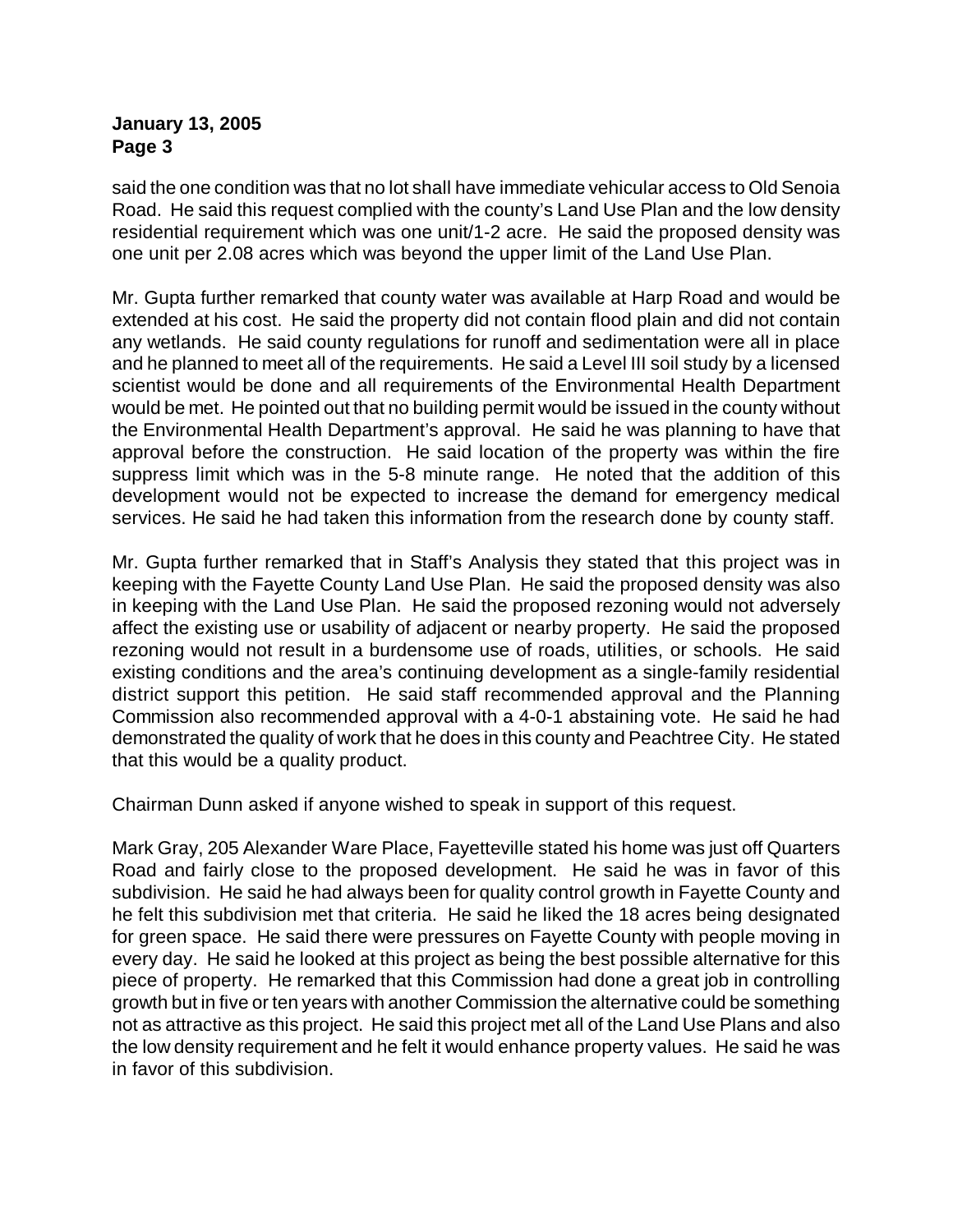Chairman Dunn asked Mr. Gray how far his home was from the proposed project.

Mr. Gray responded probably no more than two or three miles.

Chairman Dunn clarified that Mr. Gray was not a neighbor and Mr. Gray agreed that he was not.

Chairman Dunn asked if anyone else wished to speak in favor of this request.

Dennis Chase, 290 Crabapple Road, Fayetteville said he was the President of the Line Creek Association. He said he had been asked to look into this development and he had gone out to the property to do an evaluation of the entire area.

Chairman Dunn asked Mr. Chase who had asked him to do the evaluation.

Mr. Chase replied a couple of the neighbors who were in opposition to this rezoning who were present at the Planning Commission meeting.

Mr. Chase said after he had evaluated the property he determined that there were more positives for the environmental protection than there were negatives. He said most of the property was covered with Loblolly Pine forest. He said the area he was most concerned with was the area along the stream. He remarked that there were a number of small springs that come into the main stream on both sides of it. He said there were wooded hillsides on the southside of the map as well as on the northside. He stated that there were two comments that had come out of the Staff's Analysis that he was concerned with. He said firstly the wetlands were based on the National Fish and Wildlife Service Wetlands inventory. He said when he was on site there were actually wetlands there and they covered an unknown amount of acreage. He said if the Board looked further in staff's comments it stated there was Appling, Cecil and Wehadkee soils. He said Wehadkee soils were typical of wetland soils and if these were present then there were wetlands there as well.

Mr. Chase further remarked that secondly, he also had a problem with the county's position that the dashed line on the U.S. Geological Survey maps indicated that this was an intermittent stream. He said it was his position that this was not an intermittent stream but it was a perennial stream because there was water in the stream all of the time. He said he had made that determination when he went on site after receiving county approval. He stated that he had taken biological samples from the stream and found approximately 15 different organisms. He said the importance of those organisms was that several of these have life spans of over one year in the water. He said perennial streams were identified as having flows essentially all year long. He said this was particularly important because downstream it was approximately 1,000 yards to Perry Creek. He said it enters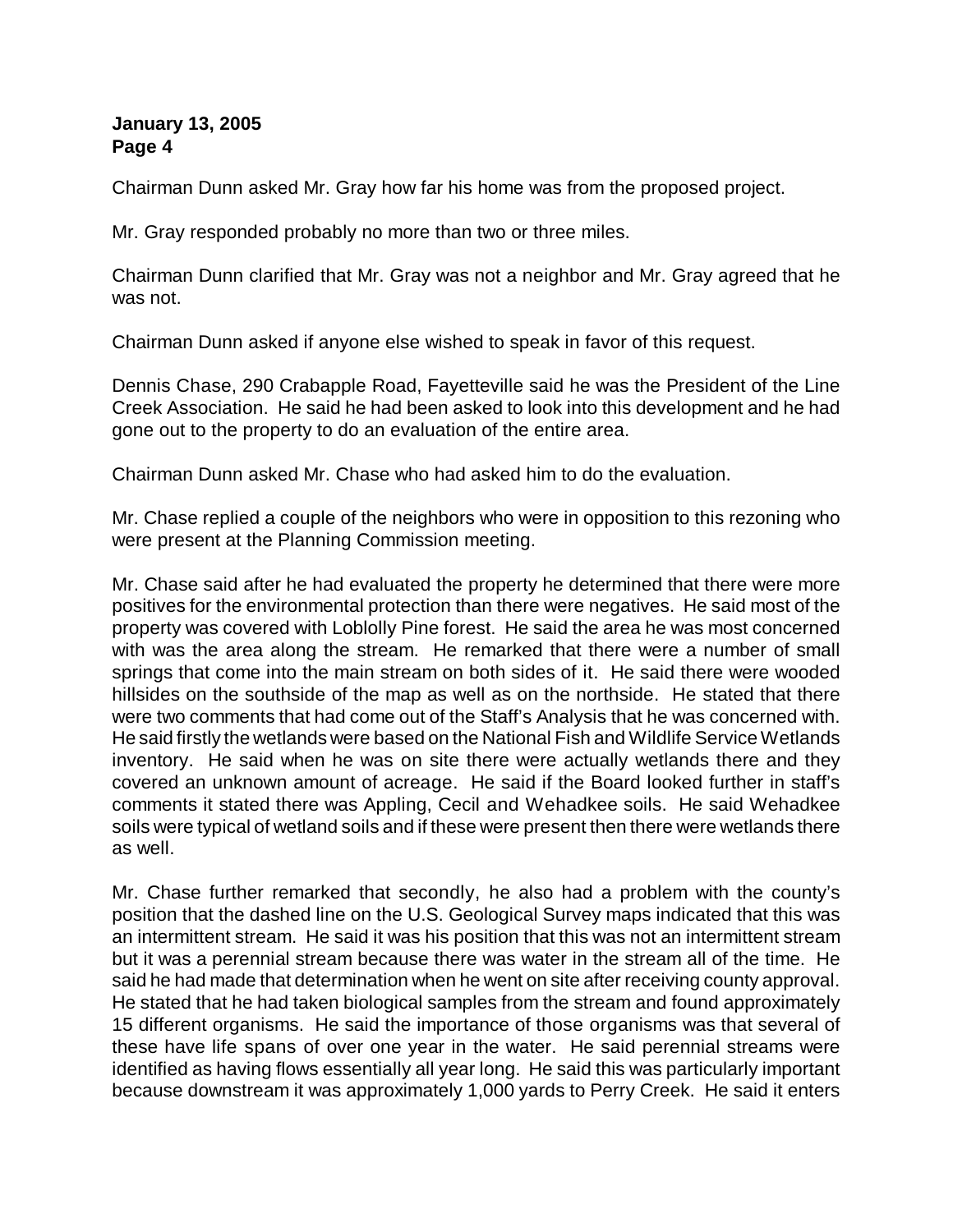into a piece of property that Fayette County owns that was part of the county's mitigation plan. He said upstream from that location connected to another mitigation site which was Sams Lake consisting of 56 acres. He said one of the main reasons that he was in favor of this conservation subdivision was that the county would actually have the opportunity to begin by developing a green piece of property. He said if the proper conditions were put on the green space, it would be that way forever. He said following the next three pieces of property downstream to the mitigation property there would be a piece of green property there forever. He said downstream from here, taking into consideration that this was a perennial stream, there would be a wider setback on either side of the stream for perennial versus an intermittent stream. He said this was a development that already set aside a large piece of property on both sides of the creek. He stated in this area there were also some really nice hardwood trees on the property. He asked for the Board's consideration in accepting this request as a conservation subdivision as proposed but to make sure that the offer of a permanent green space be made through either the land trust or the homeowners association and carried this condition that it would be that way forever.

Mr. Chase further remarked that Mr. Gupta had mentioned that there was the possibility for a vegetated detention pond that he might be willing to install at the lower end. He said this would be particularly valuable here because even though there were some organisms in the water they had indicated that the water quality was fairly good. He noted that around the southeast corner off Old Senoia Road where the stream comes in, the stream actually begins on a piece of property on the other side of the road and drops down through a culvert on this property. He said the water there looked pretty bad and had a lot of foam, discoloration and red algae. He remarked that because of all of the springs found further downstream, it actually improved to the point of the north edge of the property where he found organisms. He said the vegetated wet pond would have the opportunity to maintain control over any water quality problems that already existed.

Mr. Chase said there were only one or two minor problems that he had with the project that were proposed and he had not discussed these with Crown Development. He noted that the conceptual paths come very close to the stream. He said he preferred that there be no paths right down into the stream, too close to it or actually trying to cross it. He said the one problem that he saw was that the corner lot #2 comes down very close to the stream and some of the contour lines show that may be down into a wetland area. He said it was not possible for him to determine on site because there were no pins located there. He cautioned the Board to look at lot #2 very carefully. He said in his opinion there were just too many positives to this project for the Board not to approve it.

Chairman Dunn asked Mr. Chase if the stream that was identified as intermittent was actually perennial and Mr. Chase replied yes that was correct.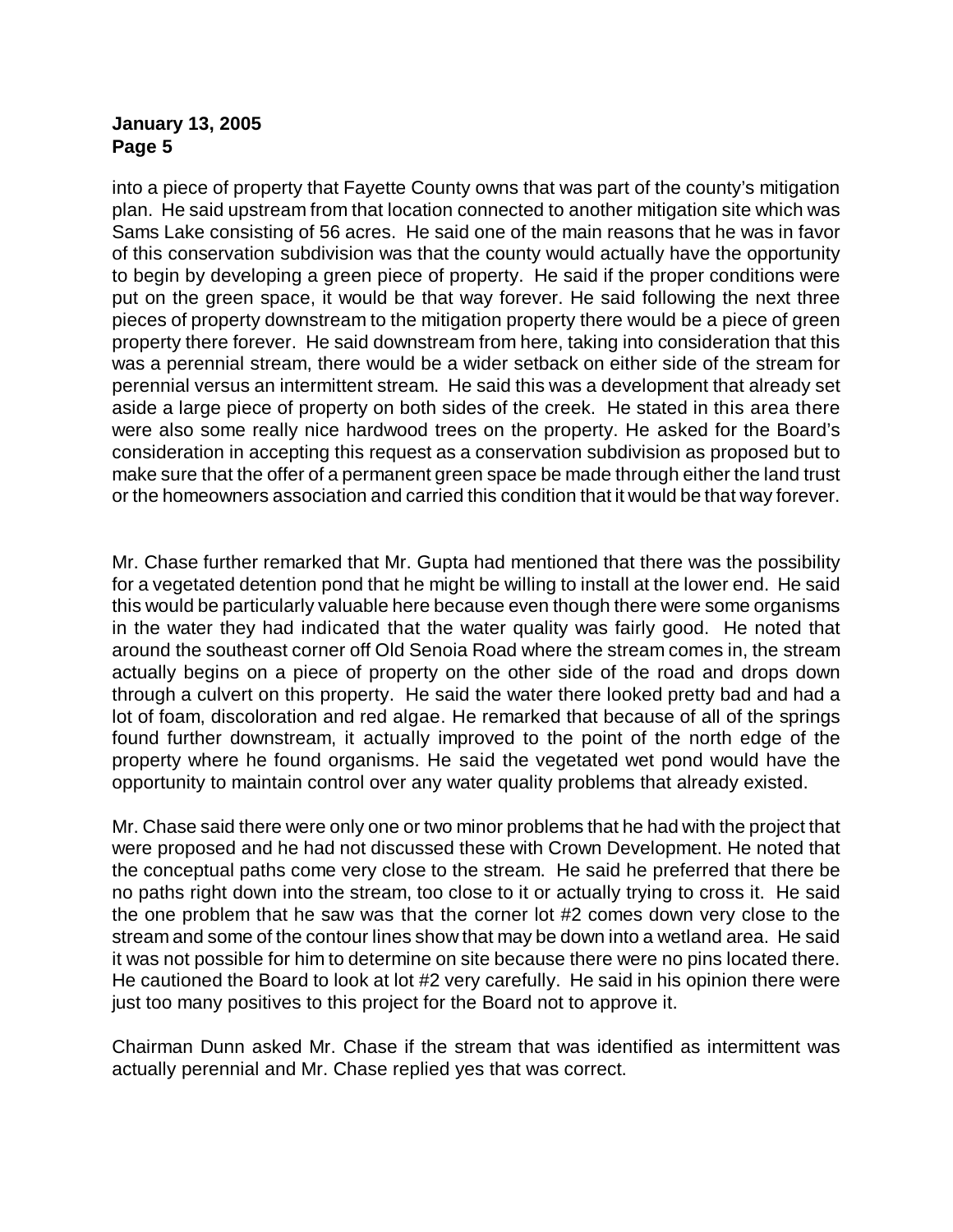Chairman Dunn clarified that although staff's analysis stated that there were no wetlands, there were actually wetlands and Mr. Chase agreed that there were wetlands.

Mr. Chase remarked that the wetlands were approximately 20 feet to 30 feet on either side of the stream. He said with the presence of the Wehadkee soils this indicated that there were wetlands. He said the wetland inventory map was determined by lear jets flying at 15,000 feet to 20,000 feet. He felt the Board needed to take into account when there was information available that even though it was not listed as a perennial stream on the map it could be identified that it was with the history of this area. He said he could tell it was because of the organisms living there. He said these organisms could not survive if the stream was dry half of the year.

Commissioner Pfeifer remarked that there were areas that were identified in the open space as unsuitable/marginal soils. He asked if this would be a problem.

Mr. Chase replied yes that would be the location that would most likely have unsuitable soils. He said the Appling soil was the best among the three that were listed. He remarked that sometimes Cecil soil worked well for septic and sometimes not. He said there were indications that this was a wet area, had been a wet area and would probably always be wet.

Chairman Dunn asked Mr. Chase how far back on the property he had gone. He asked him if he had found wetlands in the rear of the property.

Mr. Chase responded said he had gotten about half way back and somebody had posted a no trespassing sign. He said he takes those things very seriously and he would not walk on other people's property. He said most of what you see there was primarily loblolly pine.

Chairman Dunn said the report had also stated that there were no specimen trees on this site.

Mr. Chase replied that he did not agree with that. He said there were some loblolly pines, different species of oak trees and some other really nice trees out there. He said these were almost all within the green space that was going to be designated. He said there was a small strip of large trees that comes up under lot #7. He said he had discussed this with Crown Development the possibility of moving their trail going to the gazebo and back and having it go to between lots #6 and #7. He said that would make it a much nicer area for a trail as well as save the trees.

Chairman Dunn said his map indicated that there was not a 100 year flood plain problem on this property. He asked Mr. Chase for his thoughts on that.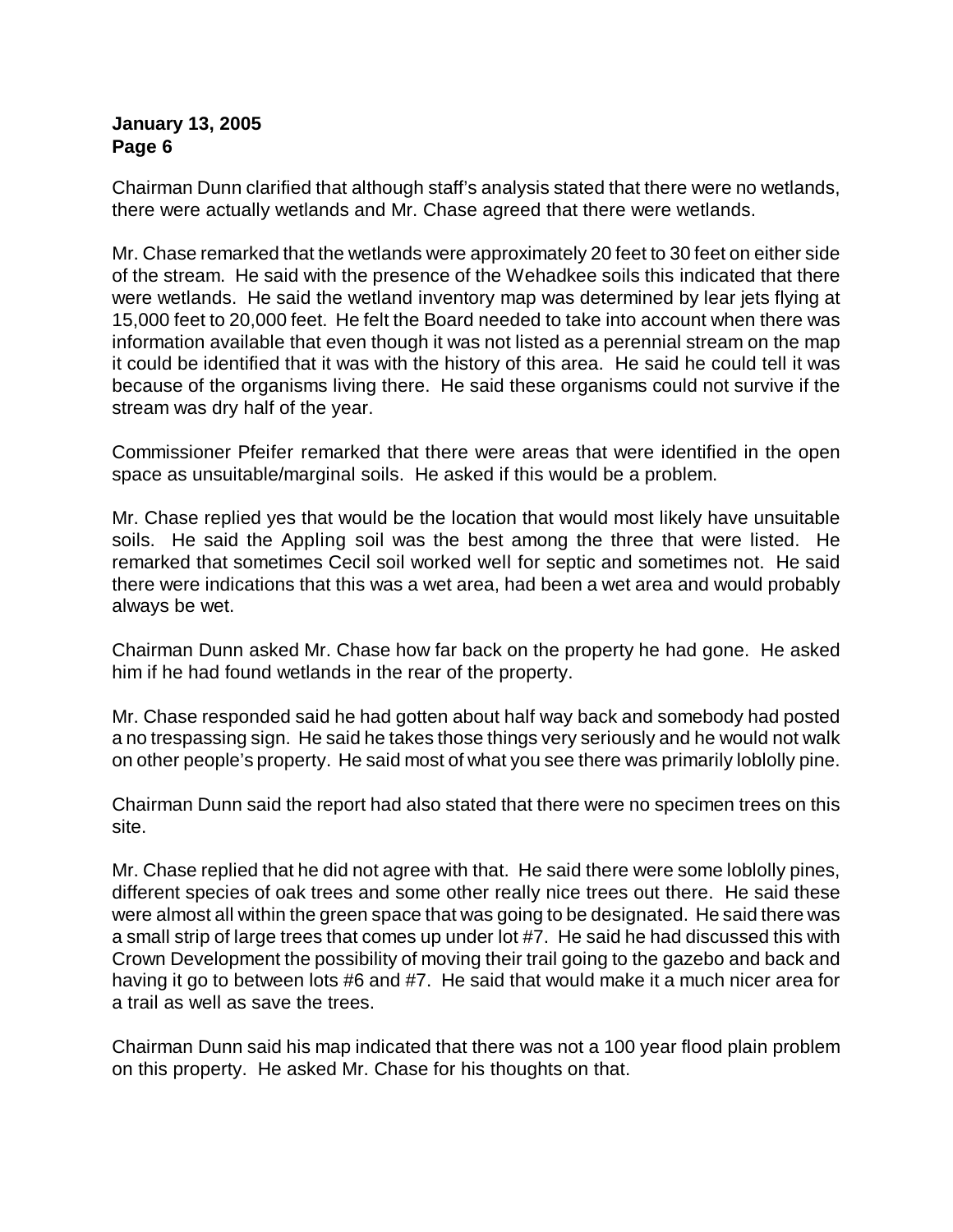Mr. Chase responded that the 100 year flood plain was something that FEMA redefined almost every ten years. He said this was generally based on the threat of annual flooding where building would be taking place. He felt this area did not have anything of that magnitude in this area for FEMA to worry about. He said he understood from some of the neighbors in the area that in fact there were some worse sections in that area although he had not seen it. He commented that the stream had incised fairly deeply into the valley floor. He said in some cases four to six feet. He said the developer would be leaving the green space along the edges of the stream.

Chairman Dunn said he lived fairly close to that area too. He recalled back in 1994 after Fayette County experienced some very heavy rains that area was pretty wet for a long period of time.

Mr. Chase said that was not his area of expertise and he was not here during that time. He said he was sure that the Board would be hearing from some of the neighbors in that area who were living there at that time.

Chairman Dunn asked Mr. Chase to clarify that some of the neighbors had asked him to look at this property and Mr. Chase replied yes.

Chairman Dunn asked Mr. Chase if after looking at area if he would oppose this request.

Mr. Chase responded that he wanted to speak in favor of the development. He said after speaking with the developer who agreed to make some changes to make sure that things were protected as opposed to what could be done with the property, he was in favor of it. He said the developer was going to take extra steps that would be good for the county.

Commissioner VanLandingham asked Mr. Chase to make sure that staff had a copy of his recommendations. A copy of the recommendations, identified as "Attachment No.1", follows these minutes and is made an official part hereof.

Chairman Dunn asked if anyone else wished to speak in favor of the petition.

Matt Tucker, 123 Summer Brooke, Peachtree City stated he had lived in Fayette County for twenty-six years. He said he had grown up in North Fayette, moved to South Jeff Davis and then moved to Peachtree City. He said this development would give second generation homeowners the feel of Peachtree City as well as an opportunity to stay closer to where they grew up in Fayette County. He felt this development would continue the high standards that his parents and their parents had set for Fayette County. He said this development would be right on point with what they would like to have the opportunity to come out and purchase. He said he wanted to support this project because he felt this was one of the best opportunities for this property.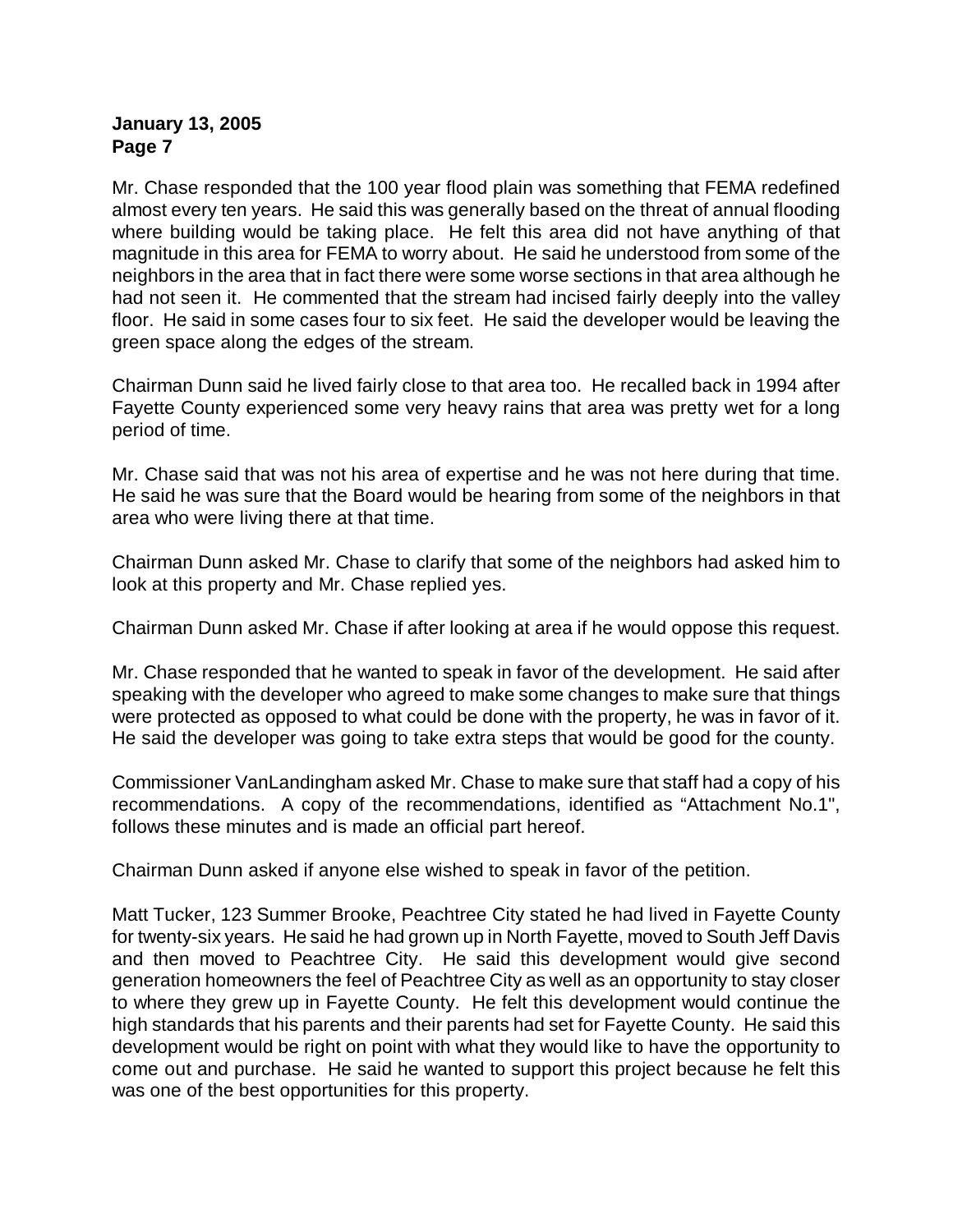John Krieg, 165 Tarragon Drive, Fayetteville remarked that he was also a Fayette County business owner and President and Publisher of MD Publishing of Peachtree City. He said he agreed with Mark Gray's comments in favor of this development. He said he had known Mukut for several years and he had purchased the building where his business was currently located. He said he was very pleased with the building as well as Crown Development. He said the quality was second to none and more importantly Mukut's character and word were as good as gold. He said Mukut always does the right thing and does what he says he was going to do. He said the county would not go wrong with Crown Development.

Chairman Dunn asked if anyone else wished to speak in favor. Hearing none, he asked if anyone wished to speak in opposition. He asked for a head count of those standing in opposition and ten people were counted.

Delores Crowder, 478 Old Senoia Road, Fayetteville remarked that her residence was directly in front of the property. She said her question for the Board was what had changed since their last request for rezoning. She said Mr. Gupta still wanted to put 18 homes on this property on one acre lots. She said previously when Mr. Gupta wanted to build 18 homes on one acre lots for this site, he was turned down because of the impact on the area. She said the Planning and Zoning Commission had previously said that the admission of 18 lots might result in a burden on the roads, utilities and schools. She said if anything, the traffic impact had worsened because of the approval of the annexation of 108 acres at Old Senoia and Redwine Road on which 88 homes would be built and would substantially affect the traffic on Redwine Road. She said the Planning Commission had previously reported that the addition of 18 homes would add 172 trips per day. She said this would come to 1,204 trips per week and with the addition of the 88 homes for the Bellemeade Subdivision that would add 842.16 trips per day and would add 5,895.12 trips per week. She said the grand total for both of these subdivisions would be 7,099.12 trips per week on this road.

Ms. Crowder further remarked that the property was also prone to flooding and had extensively flooded before like in July of 1994. She said the property on the East side of Old Senoia Road was mostly wetlands and during heavy rains it overflows into this 40 acres on the West side of Old Senoia Road that Mr. Gupta was requesting to develop. She said in July of 1994 Old Senoia was a dirt road and it was washed away by the force of the water that flowed down onto this property. She said the road was closed for several days while it was being repaired and a huge pipe was put under the road which directs the water onto this 40 acres. She said then when Old Senoia Road was paved back in May of 1998 the road was actually built lower than the properties on the East side of the road. She said this had increased the runoff. She commented that the 25 foot buffer that Mr. Gupta was allowing off the stream was not going to be enough of a buffer. She said the trails, gazebo, picnic tables as well as the homes close to the stream would probably be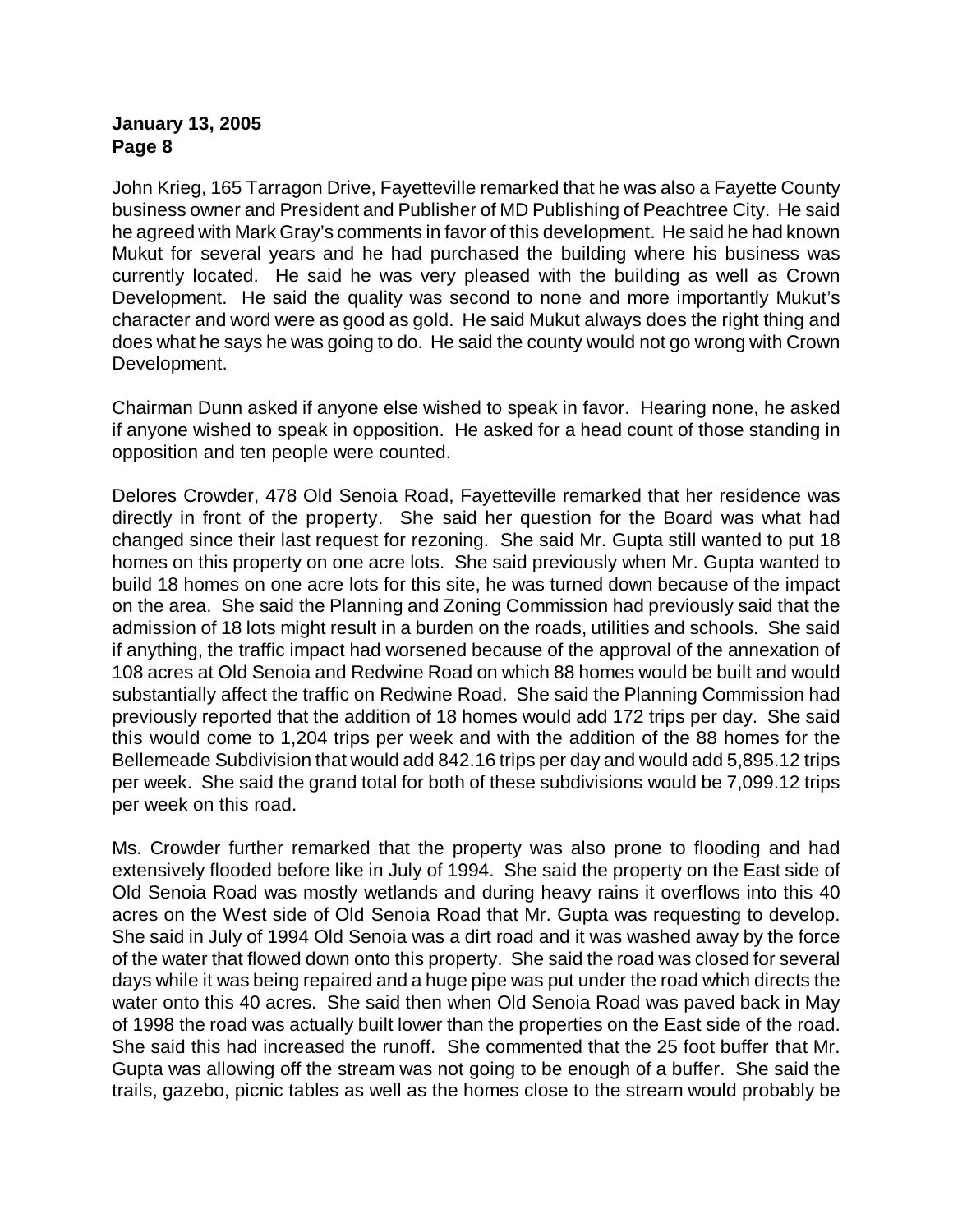underwater when the next big storm occurred. She pointed out that if this property was not in the 100 year flood plain, it should be and something should be done to protect the people who would be making their homes there and who may be unaware of the potential for flooding.

Ms. Crowder further remarked that she had spoken with the County's Engineer Phil Mallon who would be responsible if these homes flooded. She said Mr. Mallon told her that unfortunately it was usually the buyer beware and up to the buyer to investigate these things before buying. She said Mr. Mallon also told her that he would not want to buy a home in there because of all of the wet areas surrounding the property. She said flood plain protection manuals will tell you that in an area subject to flooding that the buffer should be free of recreation amenities including trails. She said the property had a number of serious problems already like wetlands. She said because of these wetlands there was a great deal of marginal and unsuitable soils on the property. She said if the zoning was approved, Mr. Gupta would concentrate 18 septic tanks on one acre lots. She said when these septic tanks fail there would be no backup or secondary drain fields to which to redirect the septic tanks other than onto the conservation property which was mostly wetlands that need to be protected. She said when these septic tanks fail they would empty into this creek and go downstream into Perry Creek and Whitewater Creek which supplies the drinking water for Fayette County. She said this stream was already heavily polluted from the Eastern side of the property.

Ms. Crowder further remarked that in order to access the property, Mr. Gupta was going to put another road over the stream. She said this would cause more runoffs and add additional pollution to the stream and cause further damage. She said the power substation that was built approximately one year ago was put in at a substantial cost because they had to run a road into the wetlands. She said this caused further damage to the stream. She said according to the A.R.C. conservation subdivision model ordinance, a road which is an impervious surface has prohibited activities in an open space and was not consistent with the goals of a conservation subdivision. She said this would also include the driveway that Mr. Gupta had put on lot #1. She said the residents of this area also had a problem with Mr. Gupta placing lot #1 approximately 75 feet from the road with little or no buffer when all of the homes in this area were 400 feet to 500 feet off the road. She said the A.R.C. also recommended buffers to separate the conservation subdivision from the other properties in the area. She said this would look totally out of character with the other homes. She said Planning and Zoning reported earlier in this rezoning, which would allow 18 lots, that it would adversely affect the existing use or usability of adjacent or nearby properties. She said as the density was proposed it was not consistent with the area. In conclusion she remarked that she was concerned that the wetlands were not subtracted to arrive at the 18 lots.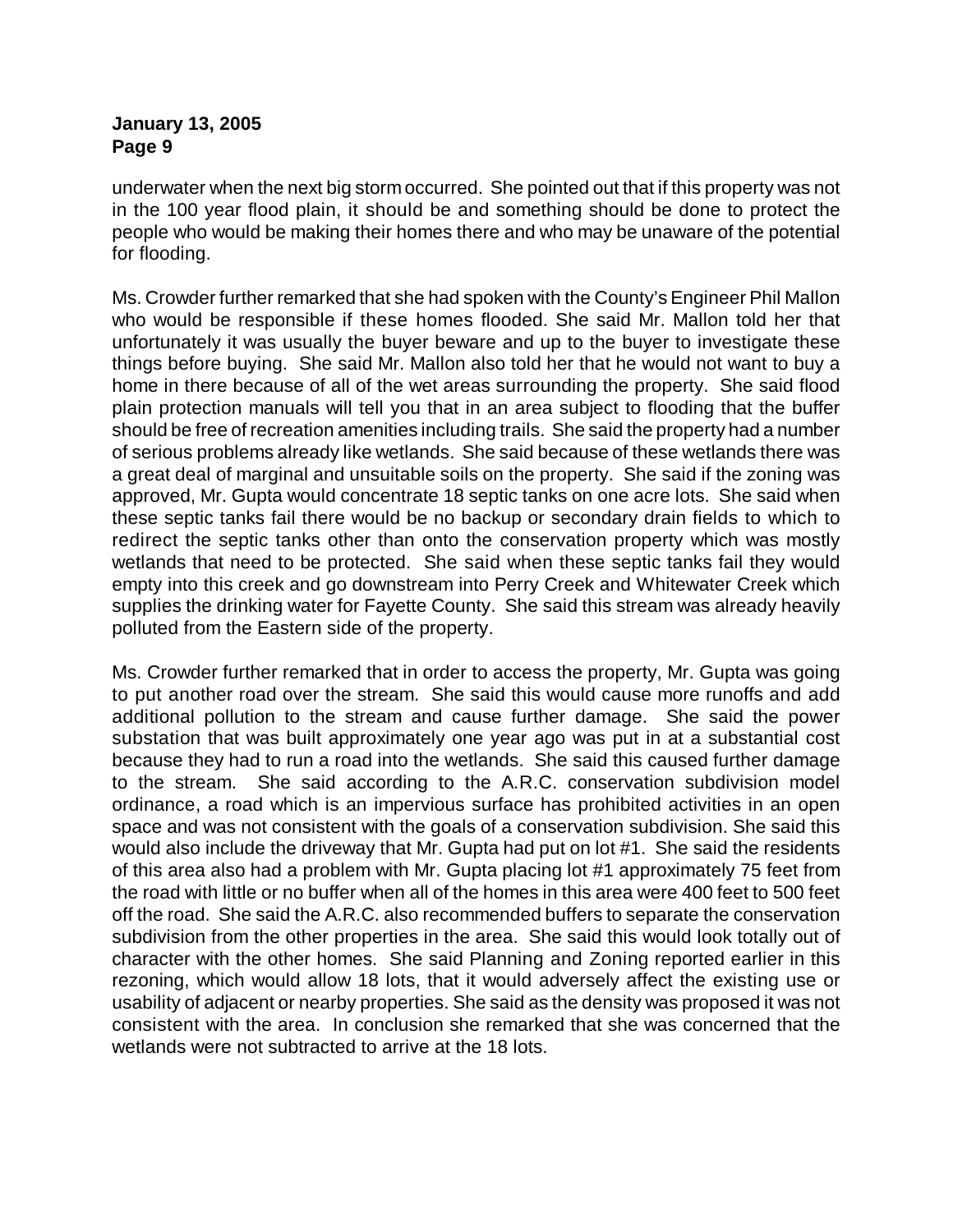James Baker, 381 Old Senoia Road, Fayetteville remarked that a subdivision like the one proposed simply did not fit with the current development already in this area. He felt it was simply a request for spot zoning. He said one of the reasons he built on Old Senoia Road was because the homes were on large acreage. He said he had purchased 15 acres to build his home on and in the process purchased an additional 10 acres. He said one of his close friends was purchasing 15 acres next to his property and was planning on building his home there. He said he firmly believed that the land owner had a right to sell his property, but he did not feel the land owner had the right to zone property in a way that had a negative impact on the area residents. He said he had a lot invested in his property and his home and so did his neighbors and they wanted to protect their investments. He said he had a question about the size and value of the proposed homes. He said he did not know if the proposed homes were equal to the homes in the area. He said he would like to comment about the statement that the creek was an intermittent creek. He stated this creek runs through his property and he could say for sure that this was not an intermittent creek. He said this creek runs on the backside of the property and he and the next door property owner plan on building a lake back in that portion. He expressed concern over the proposed development and questioned if this would eliminate the stream or contaminate the water in a way that would change the water supply on his property. He said Mr. Chase had commented about the red foam. He said he had this foam substance in the back of his property and he had never known what it was. He said he assumed it was the red algae that Mr. Chase referred to. He said he had a lot of foam in the back of his property and he felt this was pollution. He said he wanted to comment on the Bellemeade Subdivision and remarked that there was already a major project just one mile down the road. He said that project consisted of 90 plus homes and was already putting a strain on the traffic on Redwine Road, Old Senoia and the intersection of Harp and S.R. 85 as well as a strain on the schools. He said he understood that at S.R. 85 and Harp Road there had already been two or three fatalities. He said he would like to see a traffic light at that location. He questioned what was going to be done about the overcrowding of the surrounding schools. He said they were already bursting at the seams. He asked for the Board's consideration for the property to be developed in a way that it did not have a negative impact on the residents, the community and the environment. He said he also had been asked by Mr. and Mrs. Roberts, who own property on this road but could not be present tonight, to let the Board know that they were against this rezoning request.

Karen Powell, 470 Old Senoia Road, Fayetteville said her home was located directly across from the property in question. She said she wanted to comment on lot #1 and the house that would be located directly on the road. She said this really concerned her because it would disturb the flow of the road. She said all of the houses sit pretty far back off the road and they all had trees in the front yards. She said to have a house sitting close to the road with very little buffer would not be very attractive. She said it would change the view from her house and her neighbors as well. She said she had just added on to her house and she continued to invest in her property. She said her family planned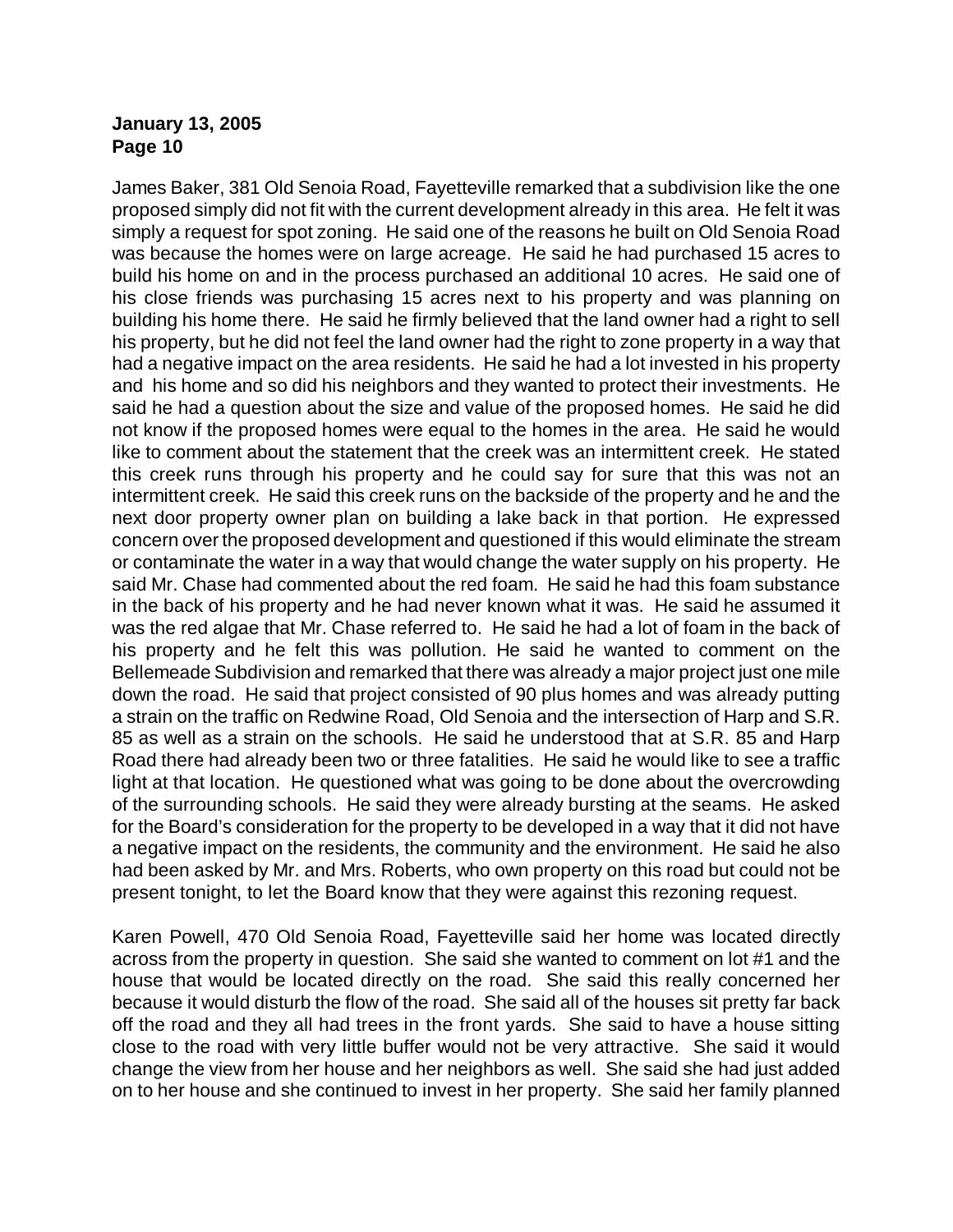on being in this residence for a long time and would like to keep the conditions around them similar to the reason they had originally purchased the property. She said she had a problem with the phrase "green space" and felt it was just a buzz word. She said green space was what surrounding land owners see when they look out at the property every day. She asked why they had to develop land to make green space. She said the green space was already there. She said she had no problem with Mr. Carmack developing this property but questioned why it had to be rezoned. She asked why the zoning could not be left the way it currently was and have individual families come in and purchase the property just like the surrounding properties had. She said at some point people have to stand up and say yes for progress but she felt there was enough progress now. She said progress could be controlled. She said there did not need to be neighborhoods that looked like neighborhoods in Peachtree City. She said the people living on this road purchased those properties because there was large acreage, lots of trees and they were individual homes. She said this was not a standard neighborhood. She said this was the reason they had purchased property there, that was what her neighbors had built there and that was what they wanted to maintain. She asked for the Board's consideration to support those residents who had lived there on that road. She said they were fighting to maintain the way of life that they had invested in on that road and they hoped the Board would continue to support that.

Harry Sweatman, 516 Old Senoia Road, Fayetteville remarked that the corner of his lot was the site of the intermittent stream. He said when he first moved there he even thought it was what he would call a wet weather creek but after living there for the last 19 years he had determined that it was constantly wet. He said the wetlands that were near it were inaccessible to anybody that was less than three feet high. He said if someone were to step in this area they would sink in at least three feet deep. He said before he began speaking on this rezoning, he wanted to thank the Board of Commissioners for the Heritage Park. He said the Park had been a very good asset to this county and to this city. He said he wanted to thank the Board for having the nerve to get a S.P.L.O.S.T. and have it pass. He said he also wanted to thank the Board for the county's sign ordinance. He said this sign ordinance would not allow him to put two signs up in his yard and he would come back at a later date to make comments on that.

Mr. Sweatman further remarked he walks every morning. He said while walking he tries to dodge the traffic that has been building up over the past few years since the road went from a dirt road to a paved road. He said when he was walking and first saw the sign for C-S zoning he did not know what it meant. He said he thought C had always stood for something commercial and he could not imagine anything commercial going in on that road. He said he finally determined that it was going to be a commercial swamp. He said anyone could see that this property was definitely wet. He said he would like Mr. Chase to come over and determine where the real headwater was to the creek in his backyard. He said he thought it came from the other side of S.R. 85 and was certainly polluted to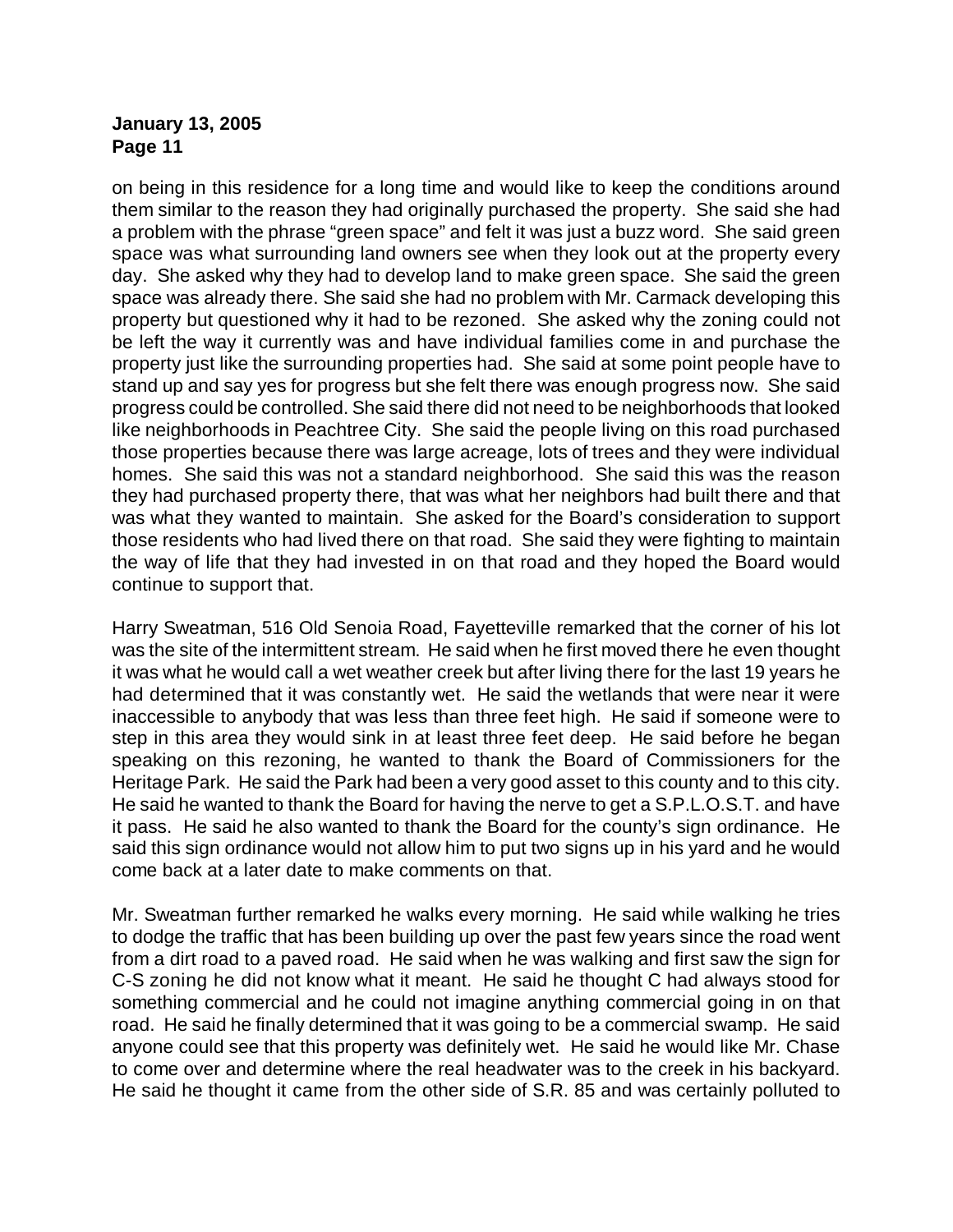something that no one would want to drink. He felt there was nothing alive in that portion of the creek on his property. He said he also hoped the engineers who were designing this subdivision were a lot better than the ones who designed the wetlands mitigation on Sams Lake. He said they had been out there twice in the last year and a half to rebuild that dam. He asked for the Board's consideration in not approving this request.

Terry Durant, 511 Old Senoia Road, Fayetteville remarked that her property was immediately adjacent to the proposed property to be developed. She said she had a situation concerning muddy well water. She said her septic tank backs up quite frequently and her basement floods. She said her house was located on a hill and these problems occur. She said at times the ground simply would not absorb fast enough. She commented to prospective buyers in the proposed subdivision that they should beware. She said even if these buyers have flood insurance, it probably would not pay off. She stated according to her former agent at State Farm Insurance, a person must be surrounded by two acres of flooded plain before they would honor the claim. She said the recent weather related disasters namely the hurricanes in Florida and Georgia and the enormous mud slides in California cost citizens millions if not billions of dollars in damage. She said these can be attributed to the destruction of the natural protective vegetation due solely to over building. She said citizens were given the charge to be stewards of the land and that responsibility should start right here in Fayette County. She asked if anyone was listening. She asked if anybody cared. She said certainly not the greedy developers who wanted to pave the county over. She said she had recently received an article in the mail that stated the typical homeowner's policy would not typically cover flood loss to home and contents. She said it certainly did not cover her property and commented that the first time she had over \$10,000 worth of damage that was not covered. She remarked that Federally backed mortgage in certain areas required flood insurance policies for the life of the mortgage. She stated that floods could happen anywhere and threaten a person's home. She said flood damage could be caused by hurricanes, winter thaws, rivers and streams going over their banks and certainly rains. She said in certain areas the chance of a flood loss was 25% greater than loss due to fire during the life of a 30 year mortgage.

Greg Powell, 470 Old Senoia Road, Fayetteville said he lived just North of where this subdivision was proposed. He said he keeps hearing things about creating green space. He said he did not understand how something could be created that was already there now. He said there was another issue that he did not understand. He said the land in question contained wetlands and was unbuildable. He said the people who have purchased this land obviously, and more than likely, bought it at a reduced rate. He felt the owner was coming to the county to try and have the property rezoned because there were wetlands on this property. He said this made no sense to him. He said he hoped that the Board would give every consideration to the homeowners in that area and protect the integrity of the zoning as it was originally intended.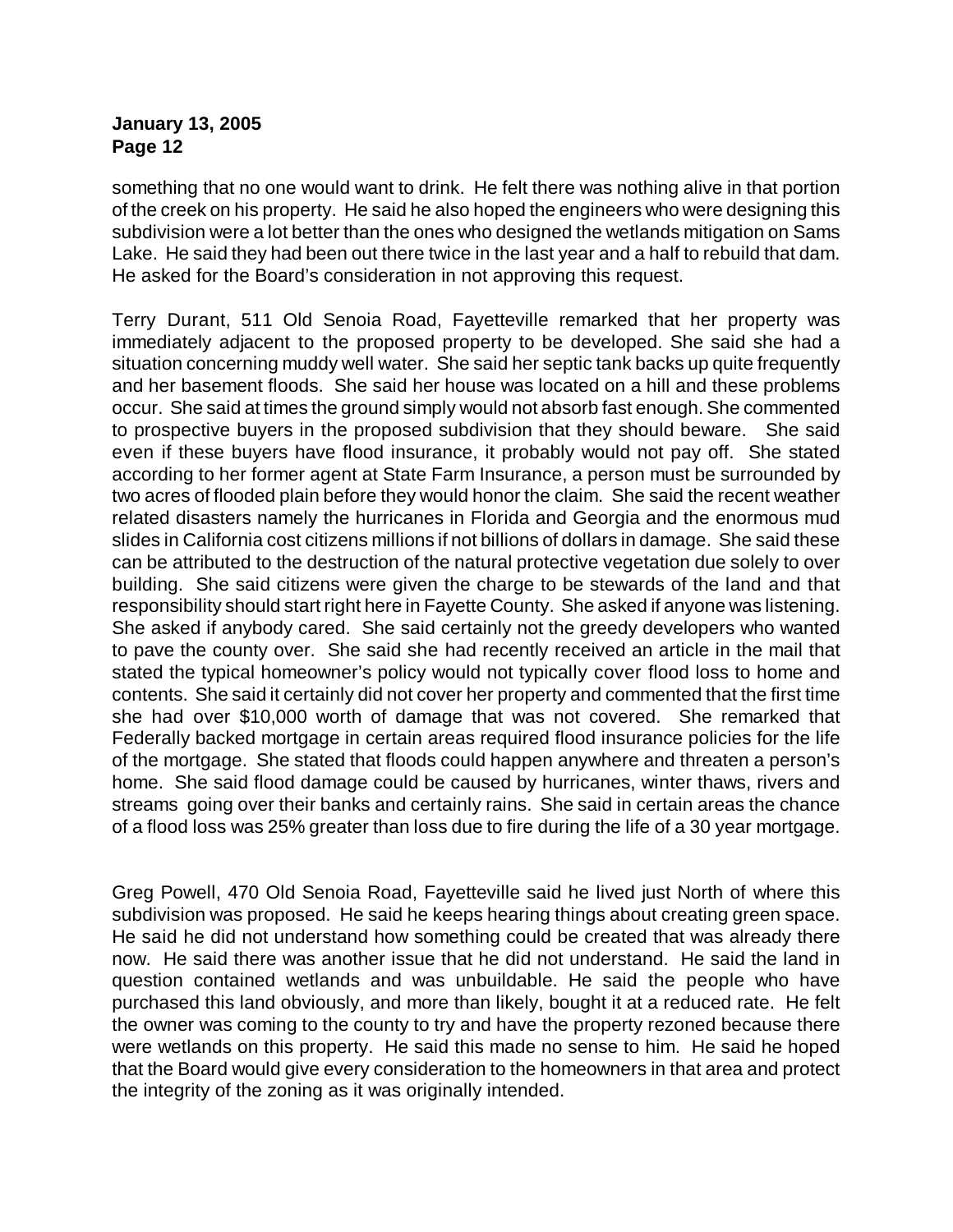John Davis, 527 Old Senoia Road, Fayetteville said he had lived at this address for 25 years. He said his concern was also the perennial creek running through the property. He said he had seen that area flood more than once. He said his biggest concern was the growth on this road. He said everyone had watched what had happened on Harp Road with the subdivisions going in up and down that road. He said currently the traffic backs up past Old Senoia Road in the mornings and it would be that way on Old Senoia Road going into Harp Road pretty soon. He said the other issue was that this was going to be a precedent setting situation. He said there were 45 acres directly north of this piece of property that were also part of the heirs' 145 acres of property. He said that property was also subject to be developed after this piece of property was developed. He felt the county had designated Old Senoia Road as an alternate western bypass road with Harp Road being a western bypass road. He asked if this was correct.

Chairman Dunn and Commissioner Frady said they were not aware of that.

Mr. Davis remarked that he was pretty sure that he had read that in the newspaper. He said traffic was a big, big concern of the people living on Old Senoia Road. He said they felt the proposed subdivision was out of character with the houses currently on this road. He said all of the people who live on that road were in opposition to this proposed development. He said he would like to address Mark Gray, the gentleman who lives off Quarters Road. He remarked that it was further than any two miles from Old Senoia Road to Quarters Road. He said for the people who do not live on that road, he was sure that they did not mind housing developments but for the people who do live on it and have lived on it for any length of time, they have enjoyed their way of life. He said the residents did not want to get run over by a lot of subdivisions and he felt this was going to run the residents off.

Craig Sagon, 404 Old Senoia Road, Fayetteville stated his residence was just south of the proposed development. He said he loved Fayette County and was born and raised here. He said his first home had been in a one acre subdivision and he did not like it. He remarked that he had looked for approximately one year before finding this piece of property that he currently lived on. He said his property consisted of approximately four acres. He remarked that his home was approximately 350 feet off the roadway. He said he had attended the Planning and Zoning meeting to see what was planned for across the street. He said he determined that the property across the street was going to be five acre lots and this was the reason he had built his home where it was now. He said he had spent a great deal of money on his house and it was his dream home. He said he planned on living there for the rest of his life. He said he and his wife have a six year old daughter. He said if this subdivision goes in, it would kill him and the value of his home. He said one acre lots was not something that he wanted directly across the street from him or he would have stayed where he was. He said he had spent a great deal of time and money just like the other people living on this road who have built their dream homes. He said this was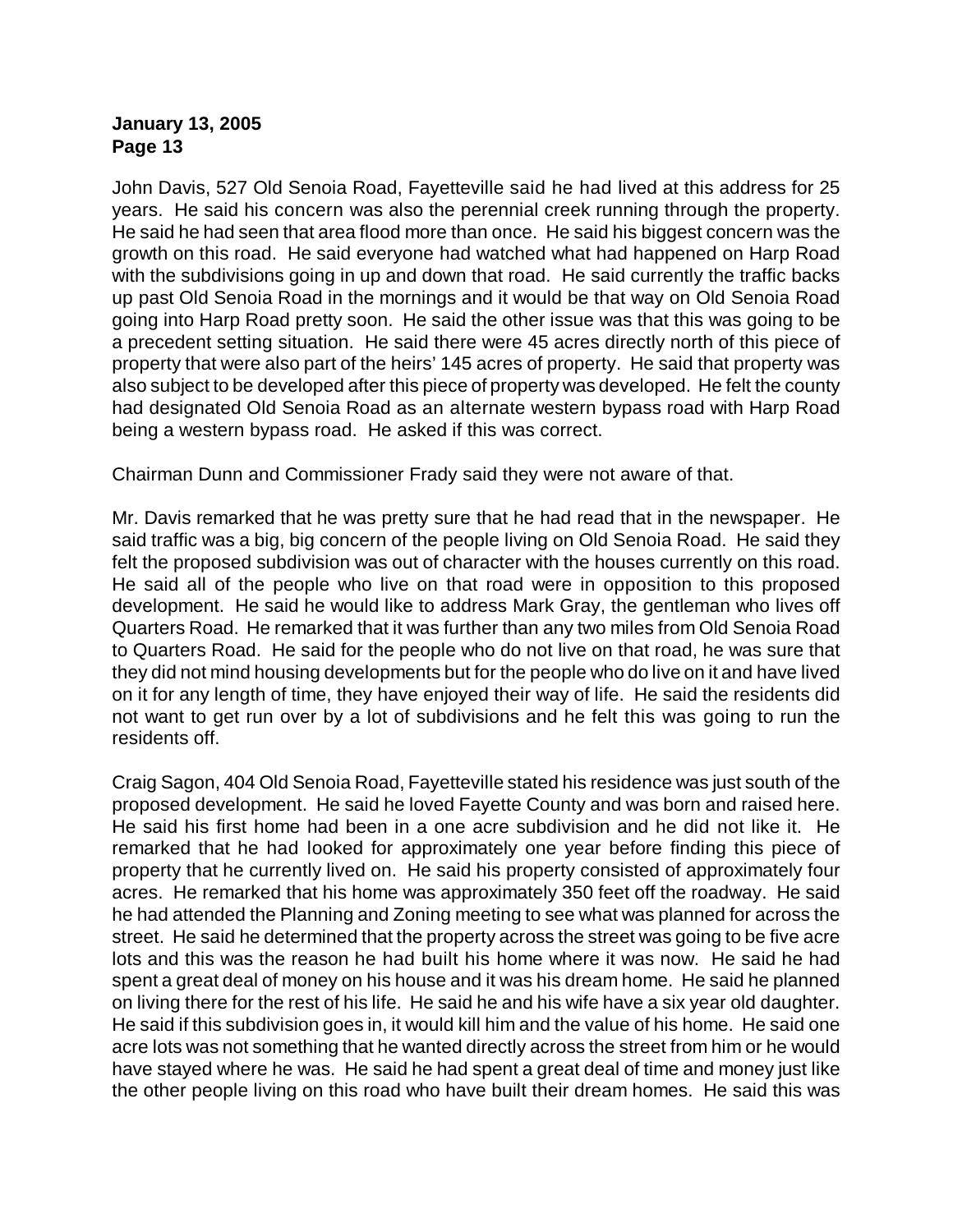something that he never dreamed would ever have happened or he would never have built his home there. He said he loved Fayette County and loved the people here and he would like the area to stay the way it was. He felt this developer should also go by the same guidelines that they had gone by when they built their houses. He said the people putting in this subdivision did not care what went in there because they did not live there. He said there were already some really big issues such as the wetland issues and water issues. He said he had a filter system on his well now and it had to be checked once per month because the water was bad water and they could not drink it. He asked what this would do to the water if 18 septic tanks on wetlands. He asked if the sewer would contaminate the water worse than it already was. He said they already had some issues with the water. He said he did not feel 18 houses on one acre lots was going to be what was needed there. He questioned in lieu of 18 houses why not 10 houses. He said this development did not look like a conservation subdivision to him. He said conservation would be 10 houses on forty acres. He said if this developer could not do this then maybe another builder could come in and build some larger scale homes on a little more property.

Bridgette Sagon, 404 Old Senoia Road, Fayetteville said her main concern was the schools. She said they had one child and her daughter was the only child on this road. She said her daughter has to attend Spring Hill Elementary. She said she assumed all of the time that Sara Harp Minter was being built that it would be the school her daughter would attend. She said she had told her daughter for two years that was where she would go to school. She stated that she went to the Board of Education who informed her that the school was over capacity and had been since it opened. She said the additional children from this subdivision would have a tremendous affect on the schools in this area. She said they were second generation Fayette County residents. She asked for the Board's consideration to leave the area the way it currently was.

Marshal Pritchett, 426 Old Senoia Road, Fayetteville said he had lived here for 22 years. He said the reason he had purchased his property was because of the acreage. He said he had 3.283 acres with plenty of yard for his two daughters to play ball in the front yard. He said he could have moved to Peachtree City and purchased a larger home with smaller acreage but he decided to stay in Fayette County, purchase his land and build his home. He said he was sure glad he did. He said he hoped the Commissioners would listen to everybody speaking tonight because they had lived there for a long time. He said the traffic had definitely increased and it was getting worse. He said it was a cut through from Harp Road to S.R. 85. He said it was a nightmare to try and cross S.R. 85 in the morning. He said he hoped the Board would listen and understand the homeowners who live in that area now.

Chairman Dunn asked if anyone else wished to speak in opposition to this rezoning. Hearing none, he remarked that Mr. Gupta would now have time for rebuttal.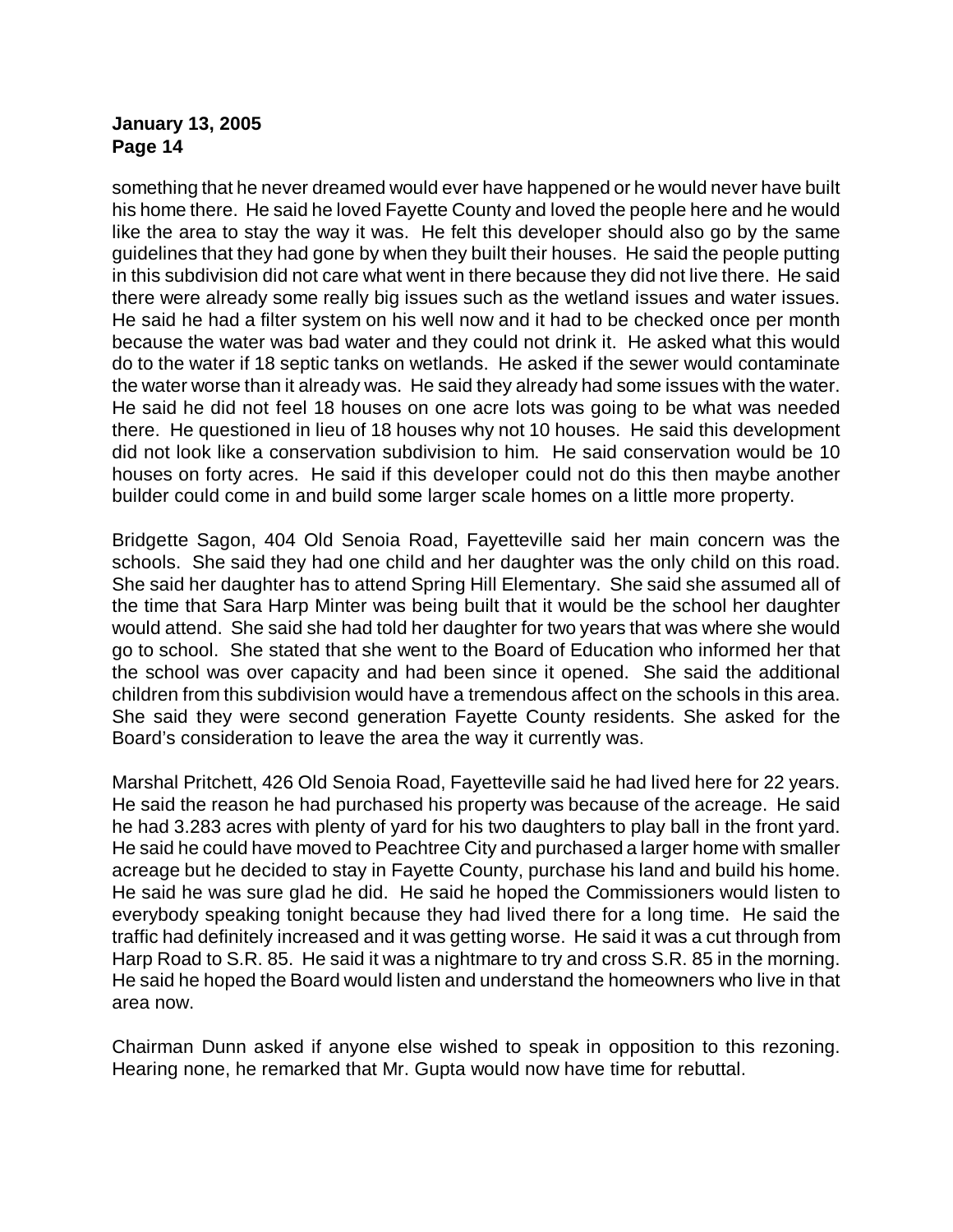Mr. Gupta remarked that it appeared that there were three main questions. He said (1) was wetland; (2) whether the creek was intermittent or perennial; and (3) flood plain. He said he was also a licensed civil engineer in the State of Georgia, Florida and Alabama. He said as a civil engineer he would like to remind the Board that wetland definition was based on certain criteria. He said (1) was vegetation and (2) type of soil. He said he was also involved in environmental work such as a wastewater treatment plant. He said at this stage those detail works have not been done. He said if the Board approved this rezoning then they could proceed with all of the studies. He said this was a Federal law and also the Georgia State law. He said nothing would be built in a wetland. He said a wetland would not be disturbed. He stated that he had a high respect for Dennis Chase's capabilities and all that he does. He said Mr. Chase was absolutely correct saying that some of the wetland might be very close to the creek and possibly 25 feet. He said when he gets to the point of doing the final construction drawing, at that time he would have all of those things checked. He said he would realign the lots if this was necessary. He remarked the county had its system with the county engineer and county planner to verify these results and only then would they give out a permit to start construction.

Mr. Gupta commented on the issue of the stream being intermittent or perennial. He said he did not invent that nor had he decided whether the stream was or not. He said it was a question of what had been defined by the State and County as well as the Federal Government. He said as Chairman Dunn had previously mentioned in 1994 there had been some water on this property.

Chairman Dunn interjected that it was like a river.

Mr. Gupta remarked that could be the result of a number of things and he thought he had walked that property one time. He said some of the things that come to mind would be the possibility of an underground spring. He stated as far as the waterway being clear or not he did not know. He said maybe a tree fell or something got blocked. He said it might be a question of either lack of maintenance or something else that had not been noticed. He said as far as he was concerned he could only look on this property. He said he did not have the right to go downstream to determine if something was blocked or not. He said if that was the case, he asked for the Board's consideration in not penalizing him for other people's previous action. He said all he was requesting of the Board was to look into the merit of this particular property and not to penalize him for something that somebody else had done. He commented on the 100 year flood plain. He said this was very similar to what he had said about an intermittent or perennial creek and remarked that this would be decided by FEMA. He said this was one of the many reasons that they had wanted a conservation subdivision where there was the possibility of having the houses a distance away from the open space. He said the flooding would happen as long as it did not happen in the area used by people where there was a road, driveway or that kind of thing. He felt strongly that their plan reflected this. He said they had used the county's adopted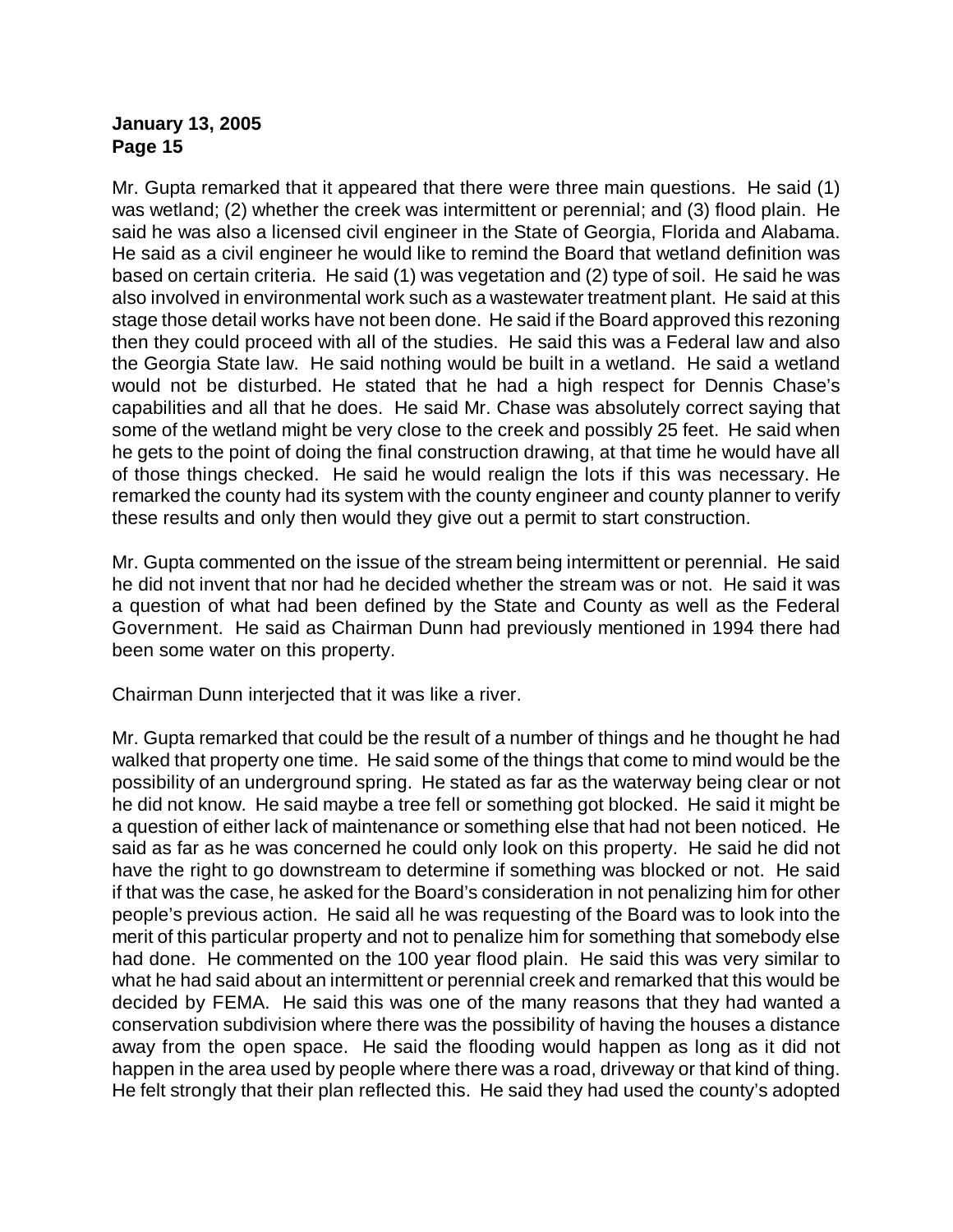Land Use Plan and had done everything that was in the rules and regulations of the county zoning. He said this was not an emotional thing as far as he was concerned but the rule of law. He said they would follow the law and whatever the law required of them. He asked for the Board's consideration in approving this petition.

Chairman Dunn remarked that several people had concerns about the one single lot that would come close to the road which was out of character with the area.

Mr. Gupta replied that they had looked into the existing soil level I. He said there were three levels of soil study. He said as far as water quality for septic tank was concerned, that location was the most desirable. He said they had not gone to a level III test which they would do if this petition was approved. He said he could agree today without any hesitation to review that lot and put it closer to the cul-de-sac. He stated that there were two questions regarding lot #1. He said firstly the lot was close to Old Senoia Road. He said at the present time there was a 75 feet set back from the right-of-way. He said they could create that as an undisturbed buffer. He said that means from the right-of-way up to the building line. He said personally if they build this house they would push it as far away as possible. He said the Board could put the 75 feet set back as a condition that this would be an undisturbed buffer he would gladly accept that. He said he certainly understood these concerns. He said they would be very much willing to have that buffer.

Chairman Dunn asked for the Board's pleasure in this matter.

Commissioner Pfeifer remarked that he would like to make a motion to approve Petition No. 1134-04 but would like to revise it as follows. He said he would like to change the zoning from A-R to C-S but subdivide it under the R-85 zoning district instead of the requested R-70.

Commissioner Frady asked what Commissioner Pfeifer's purpose was in this.

Commissioner Pfeifer replied that his purpose was that the R-85 zoning was three acres and he felt that it was much more in keeping with the area than one or two acre lots were. He said the last time the Board had talked about this property it was felt that two acres was out of character. He said there was also a lot of concern expressed that this would have a domino effect on the large properties near it and if this property was rezoned then they would come and approach the Board and it would have no reason to rezone those properties. He said in his opinion in looking at the property in the area three acres made sense and two acres did not.

Chairman Dunn asked Commissioner Pfeifer to repeat his motion.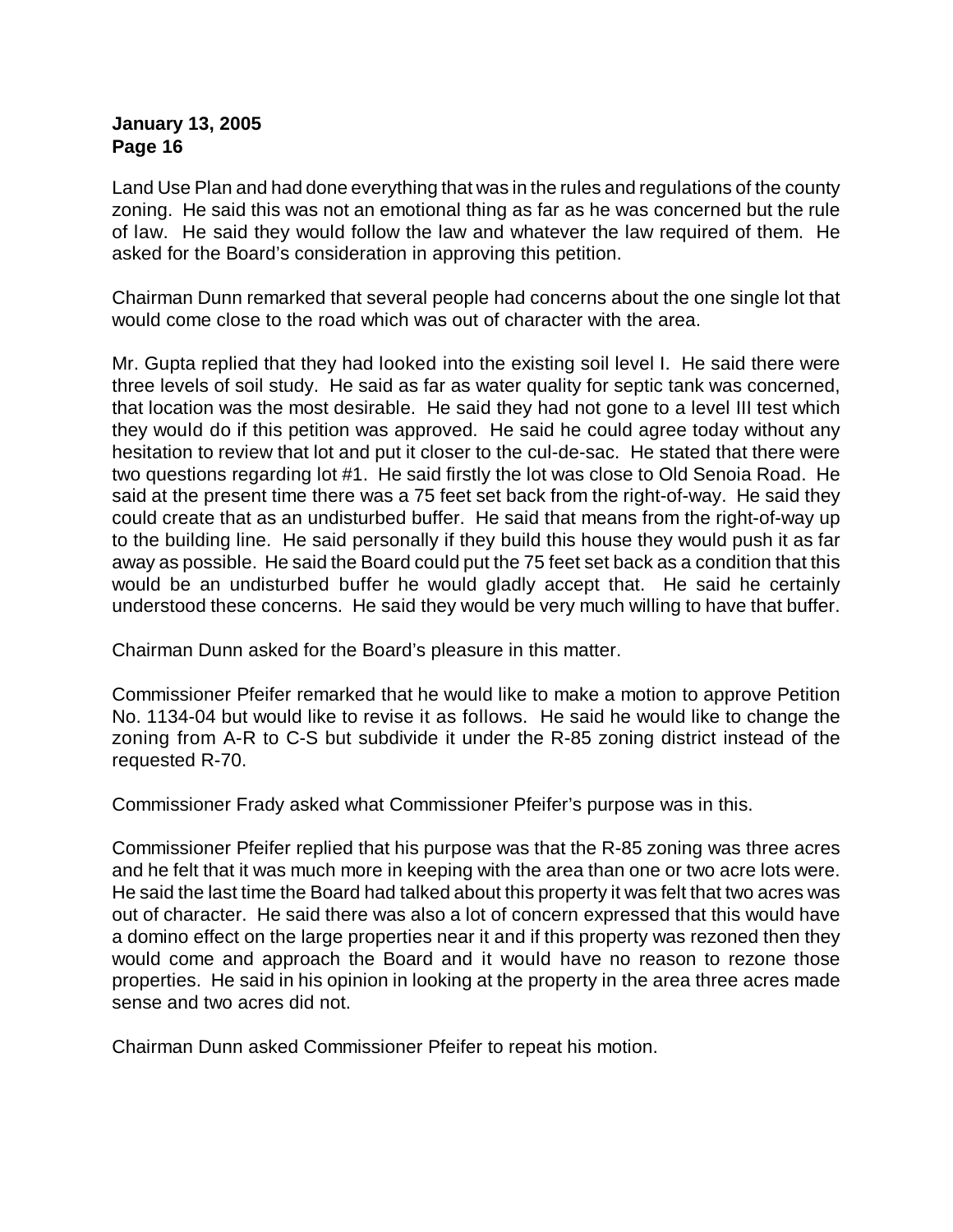Commissioner Pfeifer said his motion was to change the zoning from A-R to C-S but subdivide it under the R-85 zoning district which was a three acre minimum.

Commissioner Wells said this would allow the houses to be built on one and a half acres.

Commissioner Pfeifer said this would reduce the number of lots from 18 to 13.

Chairman Dunn asked if there was a second to Commissioner Pfeifer's motion. Hearing none, he remarked that the motion had failed for lack of a second. He asked for the Board's pleasure in this matter.

Commissioner Frady felt this was, according to the Planning Commission as well as staff, in keeping with the Land Use Plan. He felt there would be a legal question somewhere down the road that would need to be addressed. He said if this was a legal zoning for this property under the Land Use Plan, he did not know what choices were left. He said staff had said, contrary to one comment made tonight, that this proposed development had a net density of two acres per unit. He said the net density was derived by subtracting the area of streets, right-of-ways, the 100 year flood plain, water impoundments and lands which were to be dedicated to a government authority as defined in Article III. He said he did not know if the Board would have any choice in the manner of this zoning. He said contrary to what everyone thinks if the county gets sued for this, which possibly might happen, the taxpayers would have to pay for all of the legal costs and probably have a judgment contrary to what was hoped for. He said these were some of the things that he felt needed to be looked at in these kinds of areas. He said there were just about as many one acre lots in this area as there were A-R lots. He said according to the map that the Board has, across the street there was plenty of these. He said there was R-40 lots across the street from most of this property which was one acre lots and zoned R-40. He said across from that was R-45 and then on Harp Road it was R-45 lots and all of those were one acre lots. He said these were some of the things that needed to be taken into consideration. He said as far as he could see in doing the job that the county needed to do he would make a motion to approve Petition No. 1134-04.

On motion made by Commissioner Frady, seconded by Commissioner VanLandingham to approve Petition No. 1134-04, discussion followed.

Commissioner VanLandingham said there had been some statements made that he would like to clear up. He said the concern was the septic tanks going in on 18 lots. He said the county had recently revised some of the requirements for septic tanks. He said not only did they have to have a primary site but they also had to have a secondary site. He said if both sites were not located on the lot then it would not be buildable. He said no one could build on a lot if it was not buildable. He commented on the statement of making green space. He said the county was not making green space but was conserving green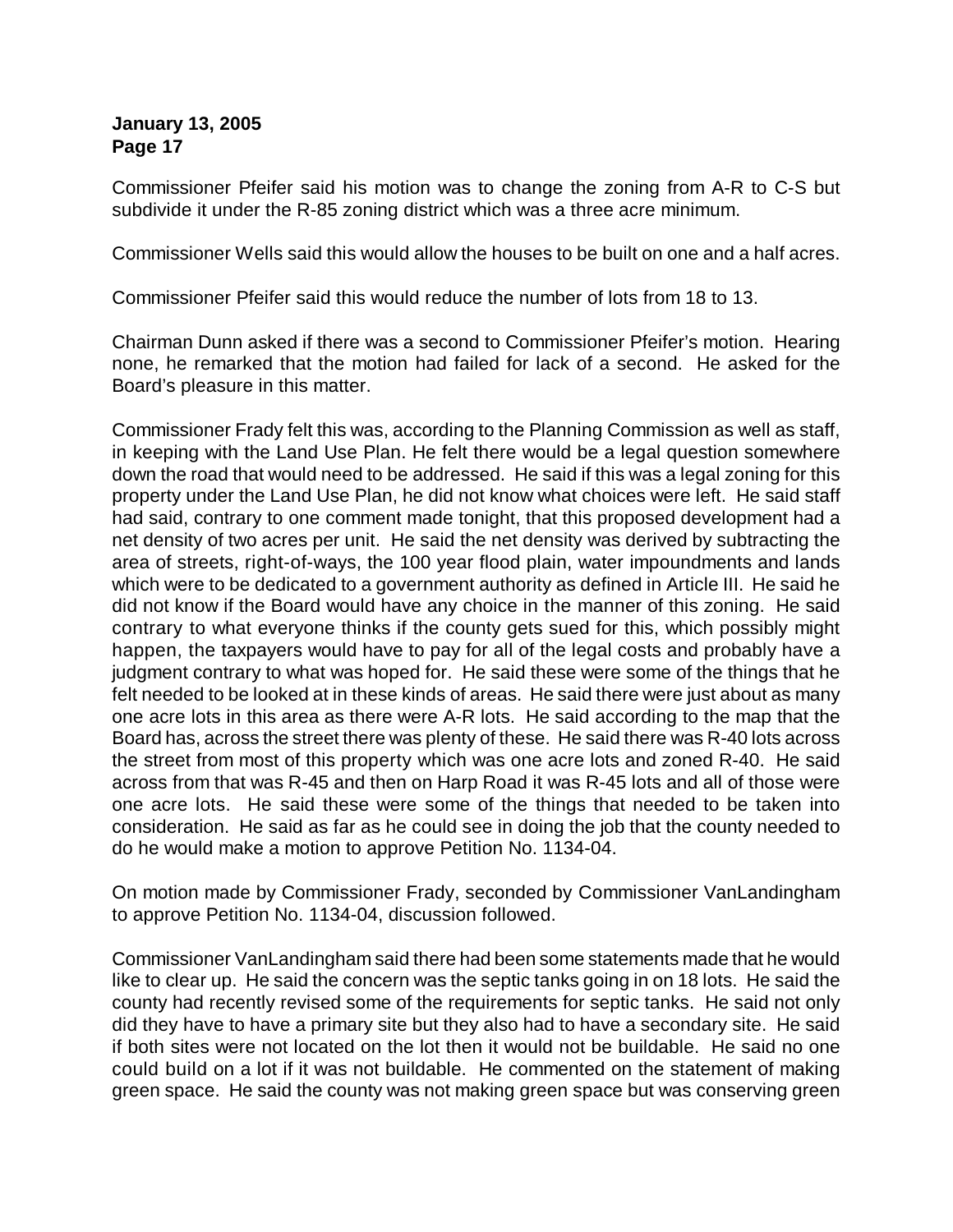space. He said this was the reason the county had gone to the trouble of creating this classification and that was to give an opportunity to conserve green space in the county. He said there was a statement made by Mr. Chase about some of the things that could go in this area that would be more detrimental to what was being proposed tonight. He felt sometimes people forget that the land that they live on right now was once part of a larger tract of land. He said it had been subdivided and it was smaller than it was before. He said he would love to see Fayette County stay the way that it was right now, but it was not possible. He said it was not legally possible. He said there was an area that needed to be looked at that was beyond what the Board could see and that was to see what the county was going to encounter in the future. He said he could see the effort that had been made by the developer to bring something of quality to this area. He commented the reason he would not second the other motion was because of the size of the houses. He felt the Board had an opportunity here to do two things and they were to conserve space and to have an opportunity for the property owner to use their land to suit their needs.

Commissioner Pfeifer said he would like to address some of the issues that had just been raised. He agreed that the proposed zoning was legal zoning but it was not the only legal zoning and as a matter of fact it was the highest density legal zoning in that area. He also commented on the house size issue. He said in looking at the applicant's documentation these lots were proposed to be sold in the high \$300,000's. He said in looking at building costs, this indicated a house size of approximately 3,300 square feet. He remarked that the zoning that he had proposed that was not seconded was a minimum of 3,000 square feet so it would fit.

Commissioner Wells remarked that the land was zoned A-R for five acre lots. She said it had been land used for one to two acres. She said this puts the Board in a difficult situation. She said she wanted to preserve the status quo for people already living in that area and have a certain expectation. She said her discomfort was in the fact that it was land used one to two acres. She said once you get past Harp Road one area was land used two to three acres and the other area was one to two acres. She said legally it was A-R and the Board could hold the developers to A-R. She said the Board could also approve one to two acre lots. She said the Board then gets into a situation where what was best, right and for the highest use of the landowner. She said this issue had come up a number of times before and she has had several issues with the 150 acres that would domino all the way down the road. She said there would be an impact on the schools. She said she was concerned about the wetlands and the streams and things of that nature. She said she had voted against the one acre and the two acre lots. She said she had supported conservation subdivisions and she felt it was a good use in some areas. She said she had a huge problem with this project where one acre lots would be the average in this area where the standard had been pretty well set for three to five acres. She said there were some lots along the way that have one acre but it was not the preponderance of the lots. She said chances were really, really high that if the Board did not grant this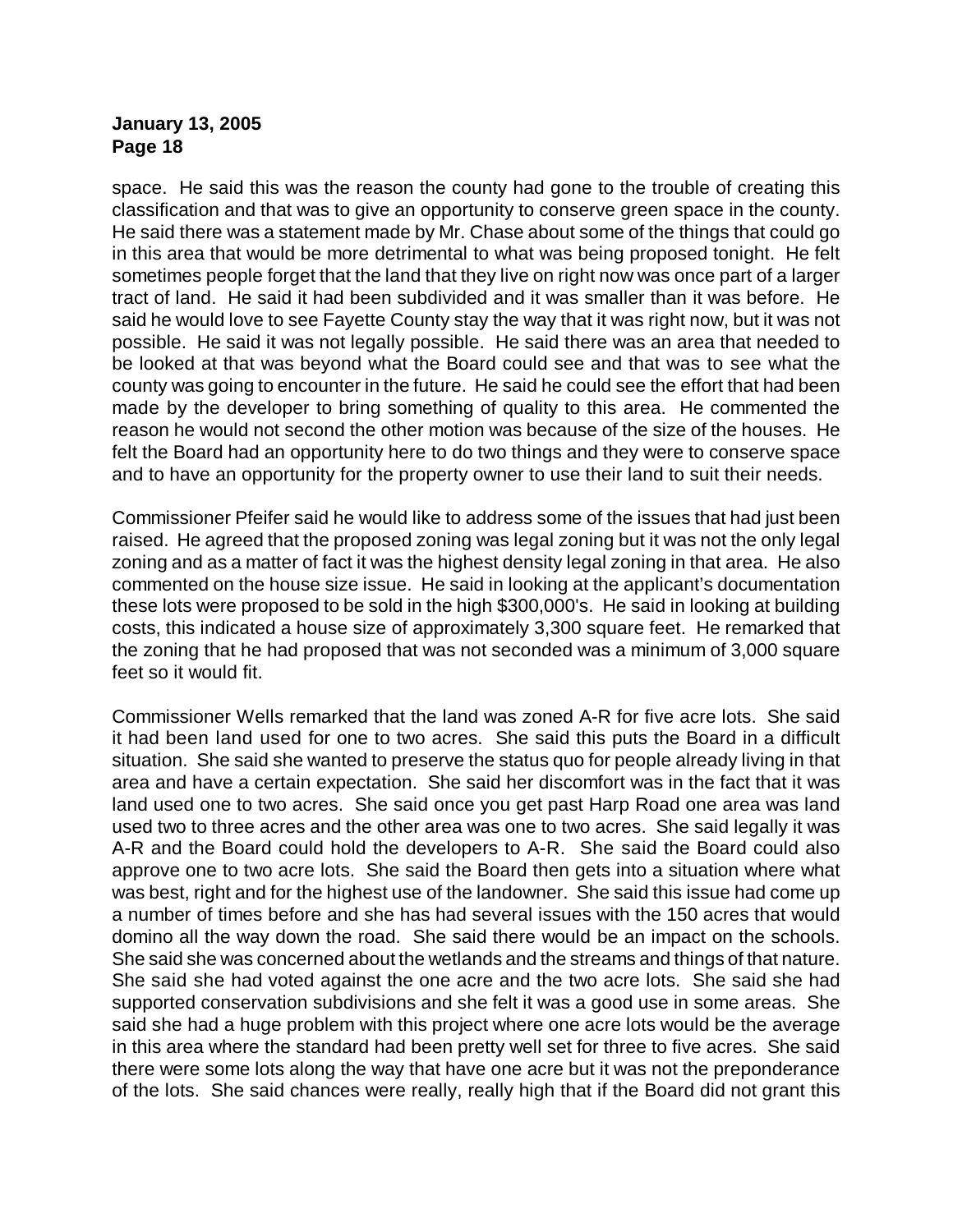rezoning tonight the county would be sued. She said that would be a perfectly legal and reasonable stage of action. She said the Board would have to weigh this – if the county was going to pay out more legal fees to defend something that the county may or may not win. She said her bigger concern was that there was a precedent set in Fayette County when one of the judges overturned a ruling and gave the developer a higher density than they probably would have gotten had they just gone along with the land use and the zoning. She said this was not an easy situation for the Board tonight. She said the Board must look at what was best for the people who were already living there, what was right and fair for the person who purchased the property and what cost would be put on the taxpayers by the Board's decision.

Commissioner Wells further remarked that however it turned out tonight, she wanted everyone to realize that every member of the Board was trying to do what was the very, very best for all of Fayette County. She said the Board was torn. She said this was a difficult situation. She remarked that she did not like this particular layout. She said the developer had done an excellent job in trying to work where he thought the county wanted him to go. She said she would much rather see two acre lots than to see this. She said the Board had told the developer that it did not want two acre lots so the Board must struggle with this to determine what was the best and the right for the citizens of Fayette County. She said she just wanted everyone to understand what the Board was dealing with here. She said this would not be something that was easily decided on and each member of the Board was doing the best that they could do. She said she could not support this motion but she was not sure where she would go with it.

Chairman Dunn remarked that he had been a member of the Board of Commissioners for the last six years and this was the third time that this piece of property had come before the Board for a decision. He said the Board had made decisions in the past with all of the information available at the time and now it was back again. He said one of the things that had not been discussed tonight was the role of this Board was not only to look after the welfare of the community, the neighborhood and everything else but it was also to preserve the property rights of the individuals who owned it. He said just because people did not want the property owners to do something with the property did not mean that they could not do something with it. He said there were some comments made before such as some of the lots that people were living on now that used to be farms and now they were not. He said this just intensified the problem that the Board had because most of the people in the community know that this Board probably more than any other was really trying to preserve Fayette County as much as it can knowing that the Board cannot totally do that.

Chairman Dunn further remarked that generally he would support conservation subdivisions. He said with the package before him from staff he was pretty sure that he was going to support this request. He said one of the problems that he had now with doing anything with this property was the fact that he did not know what the Board was dealing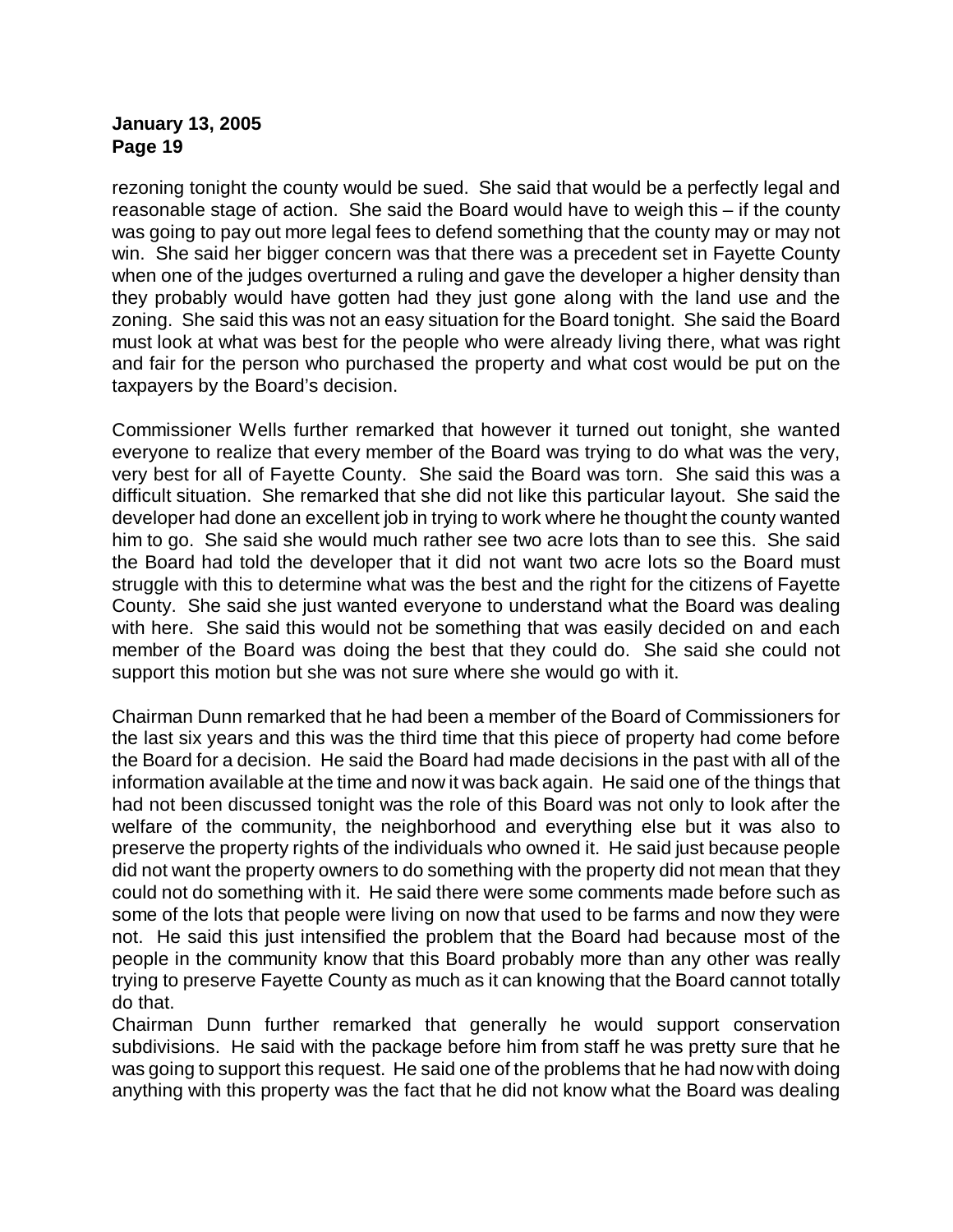with. He said he respected Dennis Chase tremendously who said that there were wetlands on this property. He said Mr. Chase had never been wrong and he had identified wetlands throughout the county when he was opposed to something being done. He said Mr. Chase had identified wetlands here. He said the county's records show that there were no wetlands. He said the neighbors had identified flooding, wetlands and everything else out there where the county's records indicated that it was not a problem. He said he felt like he could not just ignore everybody's experience who lived there nor could he ignore Mr. Chase's comments about wetlands being on this property. He said Mr. Chase had said he was not sure where all of the wetlands were on this property because he had only partially walked the property.

Chairman Dunn further remarked that there was another factor here. He said Mr. Gupta was one of the finer developers so if somebody was going to develop the property in that area then he was one of the individuals that people would want to do it. He said he did not know any development that Mr. Gupta had ever done that was unsatisfactory or that caused this community any problems. He said this makes the Board's problem even worse. He said if this was a lousy developer, it would make the Board's decision a lot easier. He said right now he was sitting here not knowing what to do with this because now he had been presented information tonight that he did not know how to ingest. He said he supported the conservation subdivision that was presented. He said he felt it looked good but if there were wetlands out there and constant flooding, that was not indicated in any of the Board's information. He said he recalled and had looked back in some of the old records and this was the same thing that these citizens were telling the Board one and a half years ago and two and one half years ago. He said apparently nothing had changed. He stated this property was wet and had flooded many, many times. He remarked that the Board had the responsibility to keep community standards and the health, welfare and safety of the community were one concern and the property rights were another concern. He said the Board was also charged by the Federal and State government to be preservers of the land and the wetlands in America. He said the wetlands could not be destroyed whether people wanted to destroy them or not. He said some developers had done that and he did not feel that Mr. Gupta would intentionally do that. He said he really wanted to know what was on this property. He said he was having a difficult time right now because he thought he knew. He said if all of the neighbors had said tonight that they did not want this subdivision in there because there were wetlands and they had no expertise, he would measure that to a certain degree. He said the neighbors' opinion was not worth as much as the expert's opinion who said there were wetlands on this property. He said he was not sure where the wetlands were on the property and before he could approve something like this, he wanted to know where the wetlands were. He said he wanted to know if the Board was doing its proper role as preservers of the environment here by allowing something to happen. He said he was aware that this subdivision could not be put in the wetlands if these were discovered to be wetlands.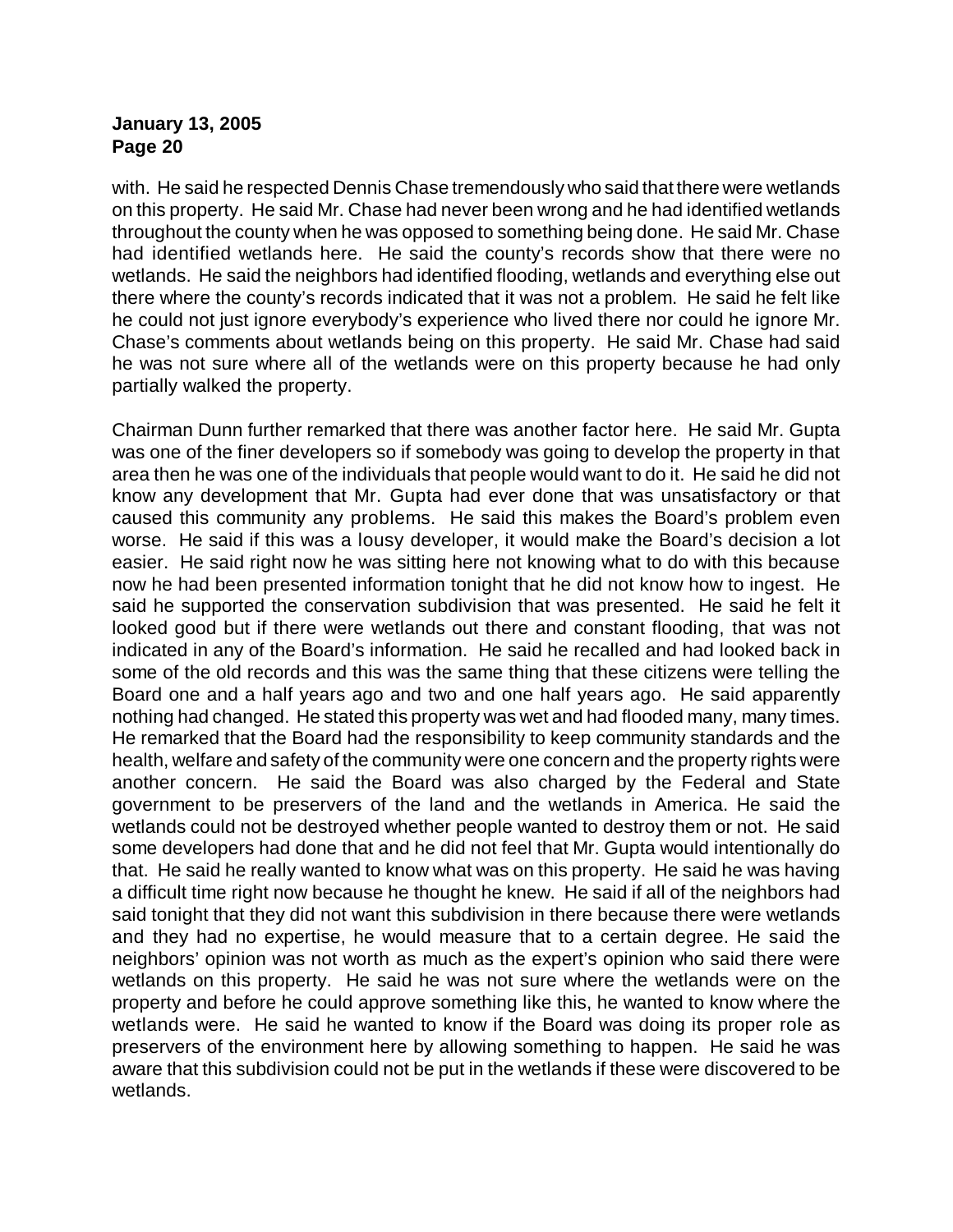Commissioner Frady clarified that this subdivision could not be built in a flood plain or wetlands.

Chairman Dunn said he agreed but commented that sometimes wetlands were not easy to determine. He said he wanted to look further into this piece of property and he was not prepared to vote on this tonight and he was when he walked into the meeting. He said he really did believe that Mr. Gupta had kept faith with the county in trying to put a product out there that met all of the rules. He said he did not even know exactly what he wanted to be done out there to determine the wetlands.

Mr. Gupta remarked that he would like Dennis Chase to come up and tell us a little bit more clearly about this property. He said it was his understanding that wetland was along the creek and that was based on the type of the soil. He said he was committed to the extent of the wetland to move the lot or lose the lot if it was in the wetland. He said firstly any wetland area would be avoided. He said secondly he had tremendous respect for Dennis Chase's capability but this was not his specialization. He said he would have licensed soil scientists coming by and delineating the wetland. He said this would be picked up in the surveying and then he would present to county staff with this certification stating that this was the extent of the wetland and this was the edge of the lot. He said in other words the lot itself would not be on the wetland. He remarked that he could accept that condition from the Board if this was the question.

Chairman Dunn said he had just expressed concern that he was uncomfortable at this point because of the additional information. He said he did not know if this was a problem for any of the other Board members but it was for him.

Commissioner VanLandingham said in all fairness to Mr. Gupta, it was his understanding that there were wetlands in the conservation areas. He said there were no wetlands found any other way. He said this would be determined at the time the soil samples were done then it would show up there. He said he did not care what the Board did tonight if it revealed that this soil was not suitable, Mr. Gupta would not be issued a permit. He said this was plain and simple. He said this was the safeguard in the county's zoning ordinances and the compliance that must be met to be able to obtain a permit. He said it was his understanding that the wetlands were along the creek bank. He said if there was flooding in this area as widespread as it had been portrayed tonight, he felt this was an area of concern that should be considered. He said he did not know of a way to deal with that. He said there was no way for the Board to deal with that.

Commissioner Frady said the Board did not have a way to deal with it but the Engineering Department had a way. He said this was the same thing with septic systems. He said the Board could not approve septic systems or disapprove them but the Health Department was responsible for that. He said if a piece of property would not perk, then no one could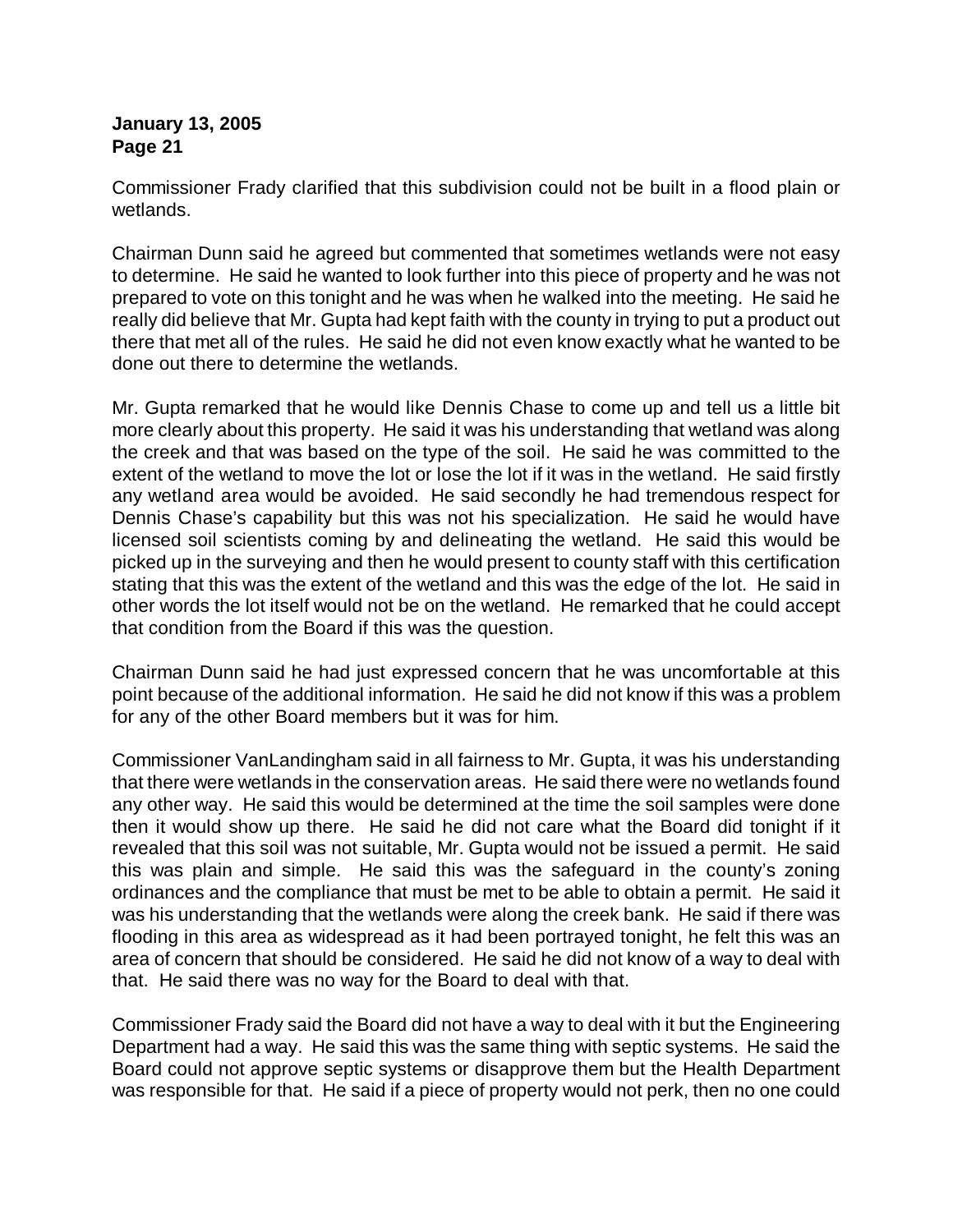build on that property. He said he did not care who owned the property, they could not build on it. He said the Health Department had to have the soil samples done and they approve or disapprove septic systems. He said no one could build anything in the wetlands.

Chairman Dunn said he did not want to say no to this tonight but he could not say yes. He said he wanted to know more about this piece of property and it was that plain and simple. He said he did not know where he stood legally on that but he wanted to find out if this was flood plain. He said the documents the Board used to determine it were from prior to the floods of 1994 and another document was from the 1980's. He said the latest map for the wetlands was 1994 prior to the flood. He said he was looking at this and he was concerned. He stated that his concern tonight was the Board might force this to a vote at this point with this motion and a second. He felt the Board was trying to come up with a good compromise for what could go on this property. He said if the Board voted on this right now and three Board members said they did not support this, then the motion would fail and the applicant would be rebuked on this and he did not want to rebuke petitioner tonight without knowing more about this piece of property. He said today he could not figure out how he would learn more about it, but he was going to try.

Commissioner Frady said he would be glad to withdraw his motion if the Board wanted to review it further.

Chairman Dunn said he would like to check this property out further. He said he did not know what kind of resolution that he could come to personally but he felt it would be unfair to Mr. Gupta for him to say no because he was not sure of the facts.

Chairman Dunn said it sounded to him like the wetland was a lot more predominant than indicated.

Commissioner Frady said he would like to do the fair thing in this and he felt everyone here was concerned about it. He said he was concerned about it. He stated that he had lived here for the last thirty years and he had tried to preserve everything in this county as best he could including not going to court. He said as Commissioners this must be taken into consideration. He said that might not be the Board's first priority but it was a priority that must be looked at. He said he would be happy to withdraw his motion so that the Board could get more information on this issue. He said he would be glad to withdraw the motion.

Commissioner VanLandingham said he would withdraw his second to the motion.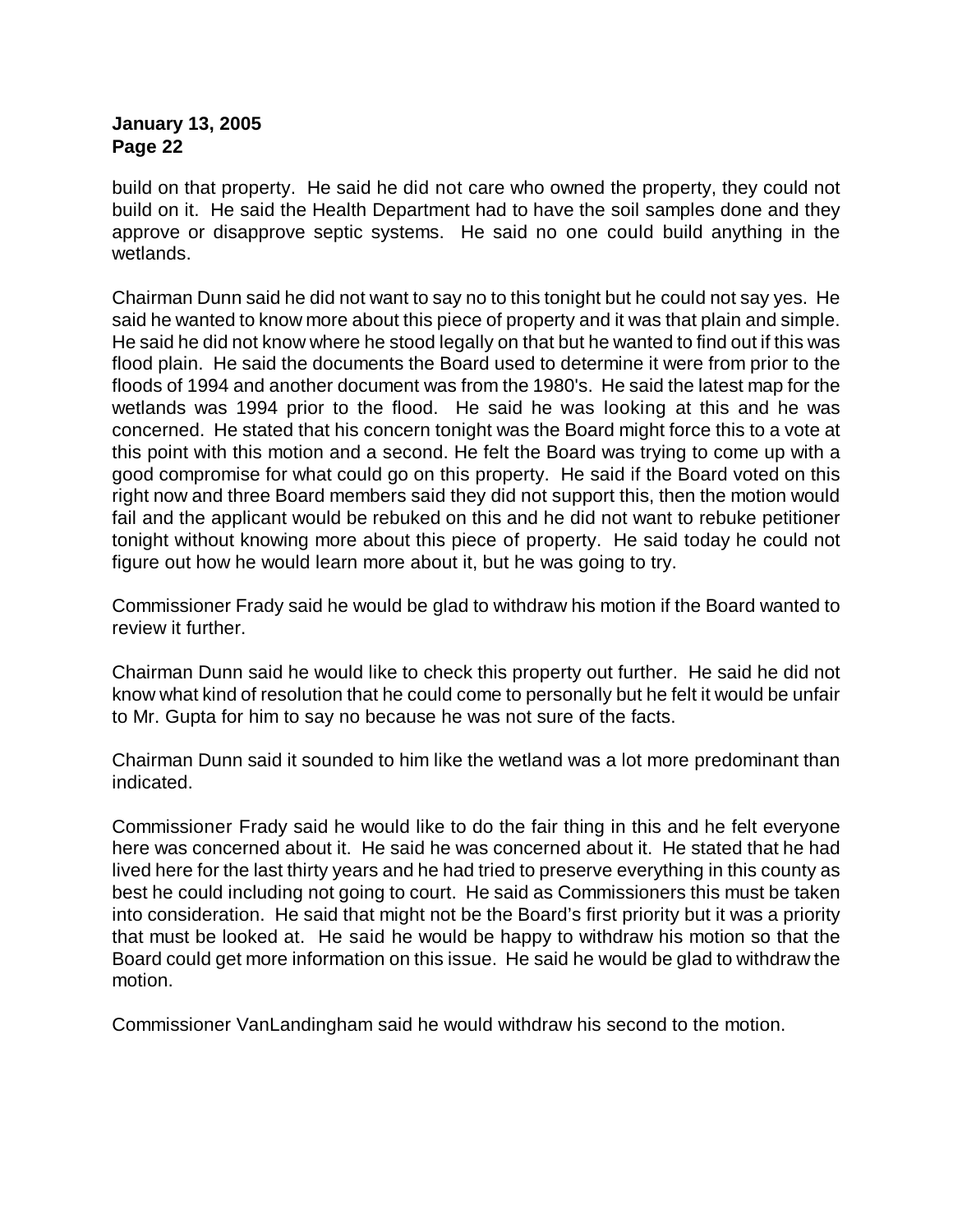Chairman Dunn remarked that the motion had been withdrawn and this would allow the Board more time to research the issues. He said this item would be tabled to a February meeting.

Attorney McNally interjected that the Board has had the public hearing on this matter. He said if the Board wanted to table this, it must be tabled to a date certain. He said everyone here was on notice that the Board's decision was going to be made that night.

Chairman Dunn remarked that this item would be tabled to the February  $24<sup>th</sup>$  Commission meeting.

Mr. Gupta interjected that he would be out of the country on that date.

Chairman Dunn said Mr. Gupta's presence in the United States would not impact how the Board votes on this matter. He remarked that Mr. Gupta's representatives would be present. He said quite frankly it was not necessary for anyone to come that night.

Attorney McNally asked how the Board was going to receive the information.

Chairman Dunn replied that he had to determine if the Board could get somebody out there to analyze the property fairly quickly.

Attorney McNally said he had heard Mr. Gupta say that he was going to hire someone to delineate any wetlands.

Mr. Gupta interjected that he meant after this item was approved. He said he could pay for that evaluation before the vote and the request might be denied.

Chairman Dunn remarked that would be a risk that Mr. Gupta would have to take. He said if Mr. Gupta had an evaluation done before a decision and wetlands showed up, he could not build on the property anyway.

Commissioner Frady said he had withdrawn his motion that the Board could look further into this issue. He asked if the county's Engineering Department was going to look into this.

Attorney McNally interjected that ordinarily the Engineering Department was going to go by Federal Wetland Delineation Map. He said if the Board wanted something more than that, he felt the Board would need to hire someone with credentials in the field of determining wetland delineation. He said either the Board would have to do that or the developer would have to do that. He said ordinarily wetlands were determined by the Engineering Department during the development phase and not during the zoning phase.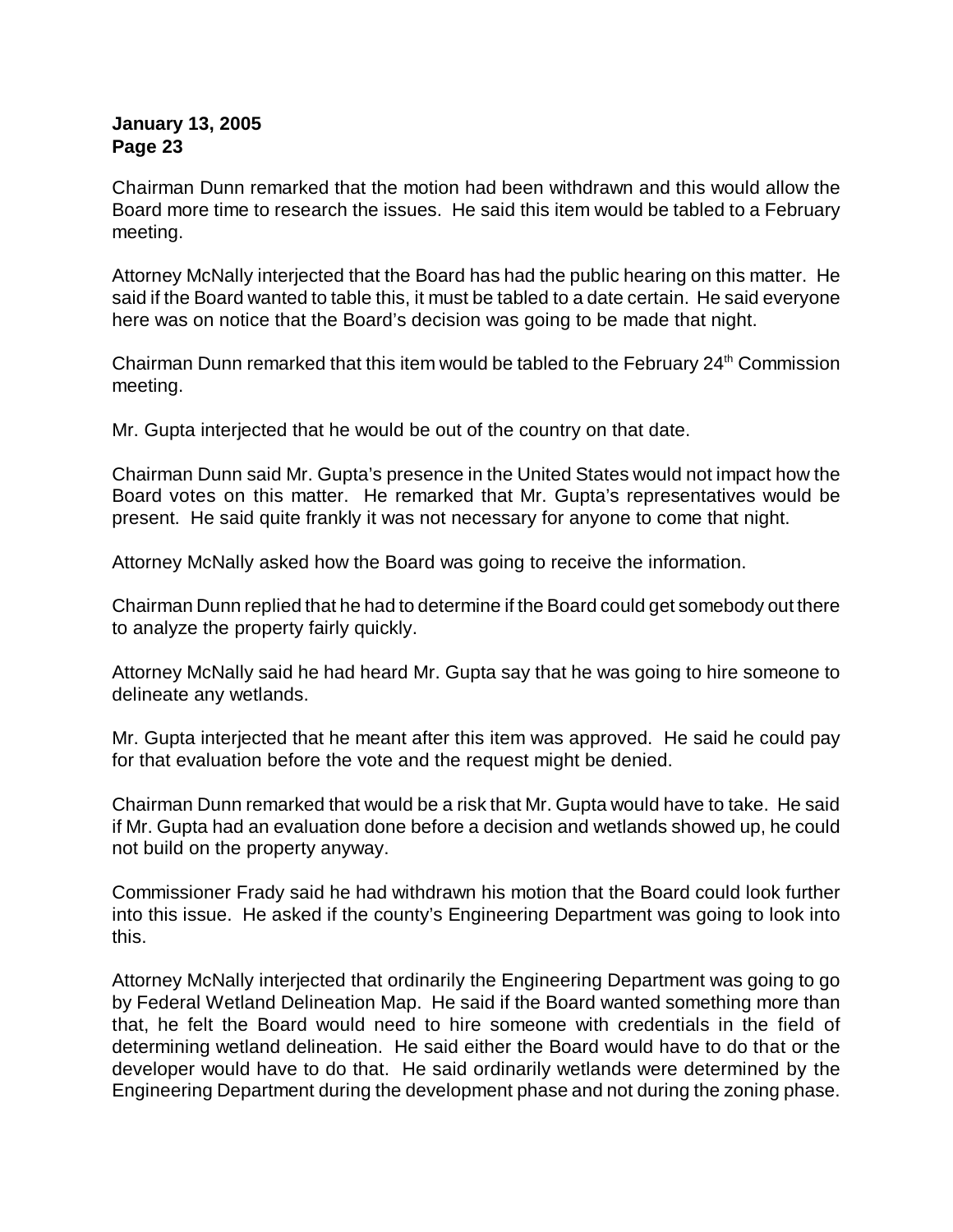He said if the Board was fearful if this entire piece of property was eaten up with wetlands, then the Board would need to do what it needed to do. He said the Board did have that concern that it would have to hire someone with the credentials to determine what was a wetland.

Commissioner Frady asked if this property was designated on any maps, charts or otherwise that it was wetland and in the flood plain.

Chairman Dunn clarified that the charts and maps said that it was not. He said there were many pieces of property that had been found in the county where the wetlands were not even close.

Mr. Gupta remarked that he would go ahead and get a wetland study done and present it to the Board as soon as he could.

Chairman Dunn said if Mr. Gupta hired someone and they could not get the study done by then the Board would put it on later.

Chairman Dunn clarified that he had also heard Mr. Gupta say that he was going to show some concern about the lot that sits right out on the road as opposed to everybody else's house.

Mr. Gupta said as far as he was concerned 75 feet was more than the right-of-way of the road itself.

Chairman Dunn said he was just confirming that there was concern and if there was something Mr. Gupta could do to mitigate that problem then he would.

Attorney McNally said he would prefer to see a decision not be put off more than 30 days unless the Board wanted to readvertise.

Chairman Dunn asked Mr. Gupta if he could get this done in 30 days and he replied yes.

Commissioner Wells clarified that the date of February  $24<sup>th</sup>$  was more than 30 days from now.

Attorney McNally remarked that the date of February  $10<sup>th</sup>$  would be the date for this hearing.

Chairman Dunn clarified that Mr. Gupta would hire someone to evaluate this property and get a full report to the Board before February 10<sup>th</sup>. He said the Board would make a decision at the February  $10<sup>th</sup>$  Commission meeting.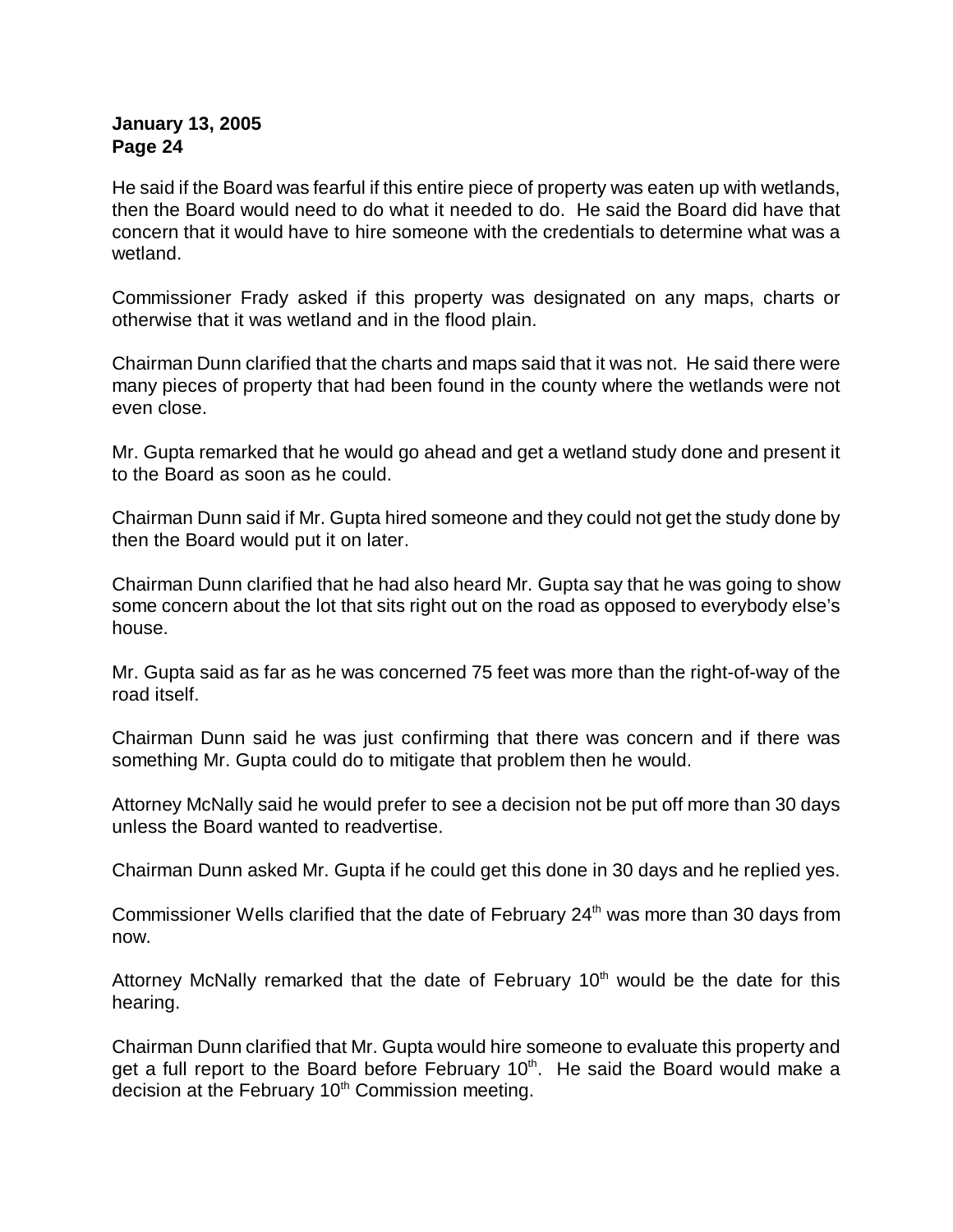Commissioner VanLandingham said he just wanted to thank everyone tonight and the information that they had brought to the Board on this matter. He said this just goes to show that sometimes the information that the Board has that is supplied by the Federal Government was not accurate. He said if it were not for people like this, the Board probably would not take a second look. He said he wanted to impress that the Board was faced with decisions such as this where the Board knows that it would impact lives but sometimes there was not very much that could be done about it. He said the Board did have the people's interest at heart.

Chairman Dunn said in order to be technically correct he would need to make a motion.

On motion made by Chairman Dunn, seconded by Commissioner Wells to table Petition No. 1134-04 to the February 10, 2005 Commissioners' meeting. The motion carried 5-0.

# **PROCLAMATION FOR "WEAR RED DAY":**

Commissioner Wells read and the Board presented a Proclamation to Regional Director Ida Burns-Fowler representing the American Heart Association proclaiming February 4, 2005 as "Wear Red Day" in Fayette County. A copy of the Proclamation, identified as "Attachment No. 2", follows these minutes and is made an official part hereof.

#### **PETITION NO. 1135-04:**

Zoning Director Aaron Wheeler read Petition No. 1135-04, Charles M. and Judith R. Wood, Owners/Agents, request to rezone 1.42 acres from A-R to R-40 to develop one (1) single-family dwelling lot. He said this property was located in Land Lot 120 of the 5th District and fronted on Callaway Road. He said the Planning Commission recommended approval subject to one (1) recommended condition (5-0) and Staff recommended approval subject to one (1) recommended condition.

Charles Wood remarked that his lot was a non-conforming lot of record and zoned A-R. He said the set backs for this zoning were really great and because of this he had filed for a variance a few months ago and was turned down. He said the variance committee at the time told him that if a rezoning was approved that the granting of a variance would not be necessary. He said this was the reason he was before the Board tonight for his second hearing on this matter. He stated his property had a unique design and commented that it was pie shaped. He said this was the reason he was requesting this rezoning. He said he would like to get the full use of this property. He commented that the property that directly borderlines the back part of his property was all zoned R-40. He said he realized that his property would be the only R-40 in his area. He asked for the Board's consideration in approving his request.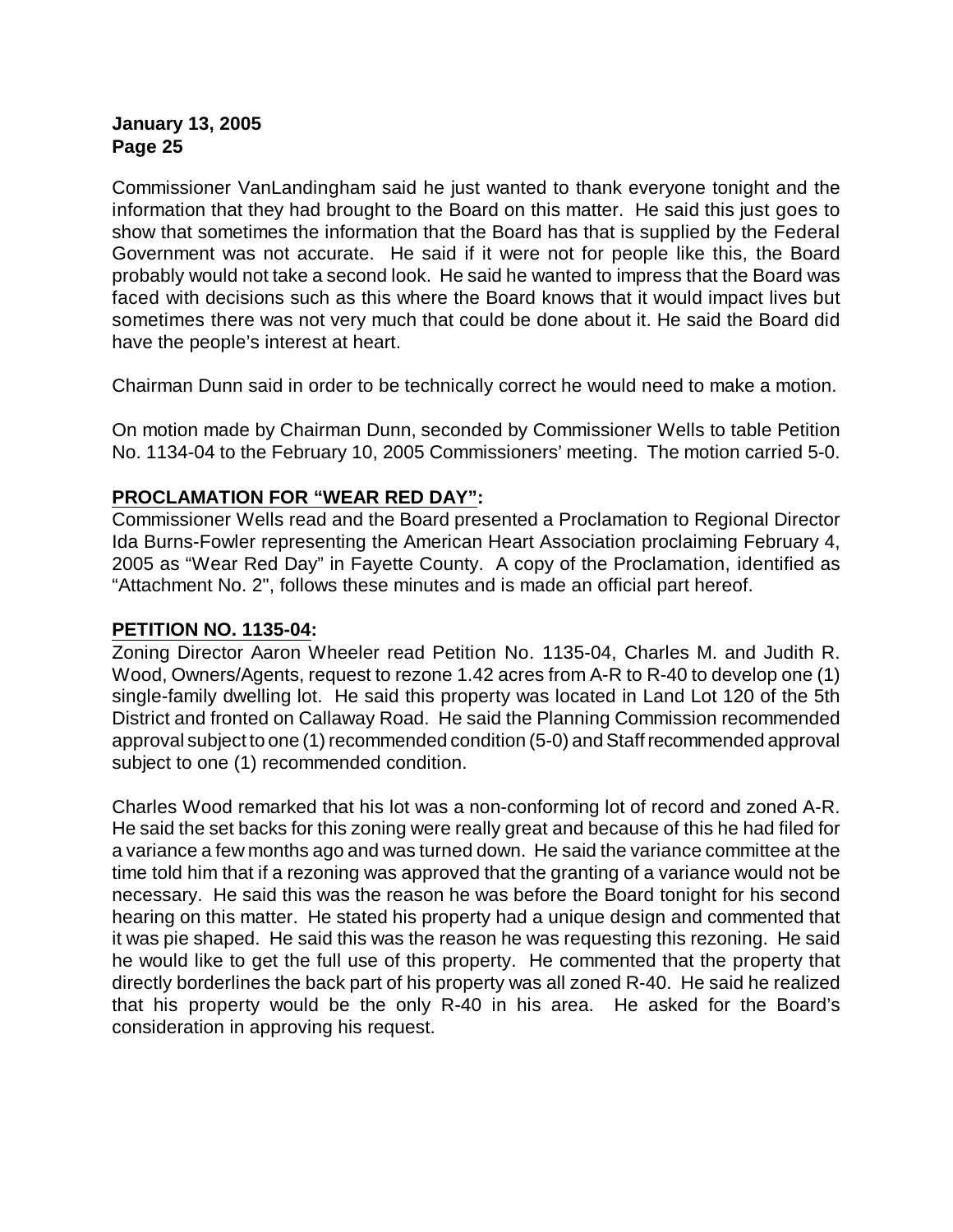Chairman Dunn asked if anyone wished to speak in favor of this petition. Hearing none, he asked if anyone wished to speak in opposition. Hearing none, he asked for the Board's pleasure in this matter.

On motion made by Commissioner Wells, seconded by Commissioner Pfeifer to approve Petition No. 1135-04 with one recommended condition, discussion followed.

Commissioner VanLandingham asked Mr. Wood if he had this property surveyed and if he could meet all of the setbacks.

Mr. Wood said the builder had set out some string indicating the setback condition. He said the 75 feet building line would set him back further but the house would sit on the property just fine. He said it would allow him to move toward the north property line a little further.

The motion carried 5-0. A copy of the recommended condition, Staff's Analysis and Investigation, identified as "Attachment No. 3", follows these minutes and are made an official part hereof. A copy of the Ordinance and Resolution granting Petition No. 1135-04, identified as "Attachment No. 4", follow these minutes and are made an official part hereof.

#### **PETITION NO. RP-028-04:**

Zoning Director Aaron Wheeler read Petition No. RP-028-04, DMD Properties, LLC, Owner, and Mark Darby, Agent, request to subdivide Lot 3 of Bylock Acres into a 1.717 acre tract and a 1.513 acre lot. He said this property was located in Land Lot 34 of the 5th District, fronted on Redwine Road, and was zoned R-40. He said the Planning Commission recommended approval subject to two (2) recommended conditions (3-2) and Staff recommended approval subject to one (1) recommended condition.

Mark Darby said he was the owner of the property. He said this property was and had been already zoned R-40 and had been since the county zoning that called for R-40 residential one to one and a half acre minimum lot sizes. He said what he was proposing did not require any change in zoning and did not require any variances or any deviation from the county Land Use Plan. He said basically he wanted to divide the lot according to the current zoning standards. He remarked that his plats met and exceeded all of the minimum requirements. He commented that two years ago the Board of Commissioners had reviewed and approved to divide two lots off the northern end of the property with the previous owner. He said that owner had retained the southern end of the property in tact which actually had four buildings on it, their home, two barns and a large well house. He said he was very familiar with the area on Redwine Road. He said in 1968 he and his parents moved to Fayette County and he grew up just two and a half miles from this property. He said he currently lived less than a mile north of the property right off of Redwine Road. He said if the Board members have seen this property or been by it, it was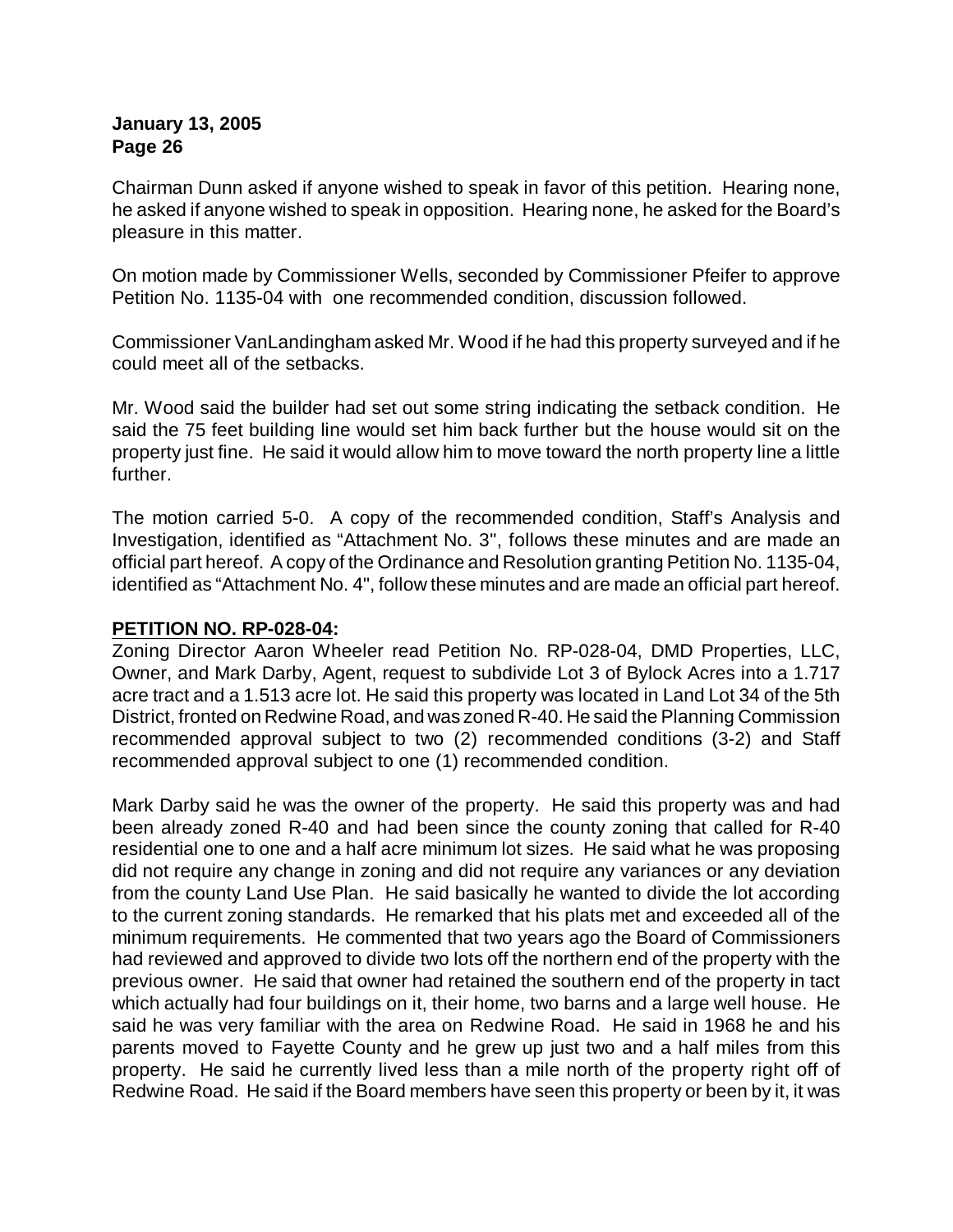probably one of the worst looking properties that the county has on Redwine Road. He said this basically was a large trash dump with a lot of ugly buildings. He said for seven months this property was for sale and it was advertised that it could be divided into two buildable lots. He said he rode by the property every day and he finally went down to the Planning and Zoning Department. He said he did some research and found out that with the Board's approval it could be divided into two buildable lots and met and exceeded all of the requirements and was already zoned R-40 and was in the Land Use Plan for that. He said he did purchase the property and staff recommended that it be approved. He said he went before the Planning Commission and they approved it as well.

Mr. Wood further remarked that he was in agreement with the two conditions basically to give the county the additional land for free for extra right-of-way. He said he had also agreed to and has had several meetings regarding the septic issue where part of the drain field encroaches a little bit on the new lot. He stated that the end of the drain field would need to be moved. He said he had already spoken to the Health Department about that and all of those issues have been worked out. He said basically with the Board's approval, his plans were to remove the three old buildings. He said he had already hauled several tons of garbage off this property. He said it was covered with furniture, mattresses and a lot of trash. He said he was also going to remove the old junky buildings that can be seen from Redwine Road. He felt this would be an improvement for the surrounding homeowners as well as for the county. He said he appreciated the Board's time and consideration in approving this request.

Chairman Dunn asked if anyone wished to speak in support of this application. Hearing none, he asked if anyone wished to speak in opposition to this application. Hearing none, he asked for the Board's pleasure in this matter.

On motion made by Commissioner VanLandingham, seconded by Commissioner Wells to approve Petition No. RP-028-04 with one recommended condition, discussion followed.

Commissioner Wells asked Mr. Darby if he had spoken to the neighbors about this application. She pointed out that this was technically a subdivision.

Mr. Darby replied that he had spoken to one of his neighbors who lived two lots over. He said he had been to the other neighbor's house five or six times and left notes and messages. He said he had just heard from the other neighbor. He agreed that this was a "subdivision". He said the Health Department did not call this a subdivision so they did not try to regulate that. He remarked that there were two other lots that were divided from the property but they did not share a road. He said they have driveways on Redwine Road and this did not look like a subdivision. He said he guessed that it would be called a subdivision since two lots had been divided. He said he had met with the neighbor living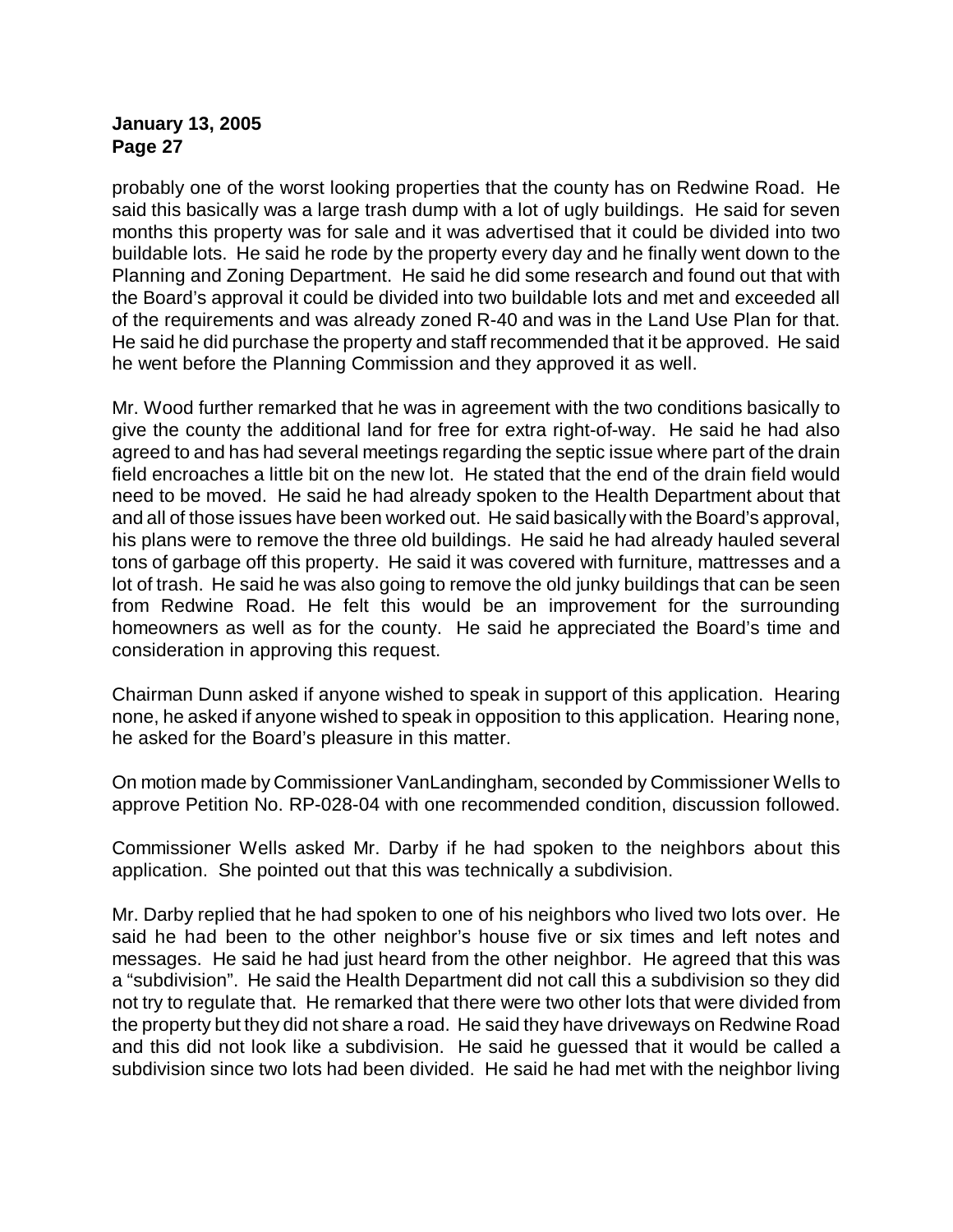on lot #1. He said she had some questions originally and he had answered those. He said he felt she was going to be glad to see all of the junk torn down and removed.

Commissioner Wells asked if the neighbor was present, and if so for her to come before the Board to answer questions.

Commissioner Wells asked the neighbor Nickie Jantzer if she knew the neighbor living on lot #2.

Ms. Jantzer replied yes and stated she had met her once briefly.

Commissioner Wells asked if they had talked about this.

Ms. Jantzer replied the landowner on lot #2 said she was glad to have the junk removed. She said they were both concerned and would like only one house on that property. She said they also understand that Mr. Darby was perfectly within his rights to do this. She said this was a very pastoral setting and very quiet and she would be looking directly out to a new neighbor. She said Mr. Darby had assured her that he would put trees in and they would have more of a problem looking at three houses than her looking at the one house. She said she had come tonight to see how this process worked and remarked that she might be coming before the Board with a proposal of her own for lot #1. She said if she had her preference there would only be one house on the lot and Mr. Darby just fix up the existing home and get rid of the junk.

Commissioner Wells said the Board was usually pretty cautious here about changing a lot whenever there was already a built out subdivision. She said that had been the Board's history that once people have bought their homes, the subdivision has been platted and it was built out that the county not come in and divide out the lots again. She remarked that she was not sure that the fact that this was only a three lot subdivision should really determine that the rules could be changed for that. She stated historically she had voted against a builder being able to come in and do this. She said when the staff told Mr. Darby that technically this lot could be divided, she was assuming that no one told him that one of the reasons that he might be turned down was because it was already a developed subdivision. She said she had concerns with the county coming in and resubdividing built out subdivisions.

Commissioner Frady asked if the lot was platted as a three lot subdivision.

Commissioner Wells replied yes, and stated that this lot was platted as a three lot subdivision.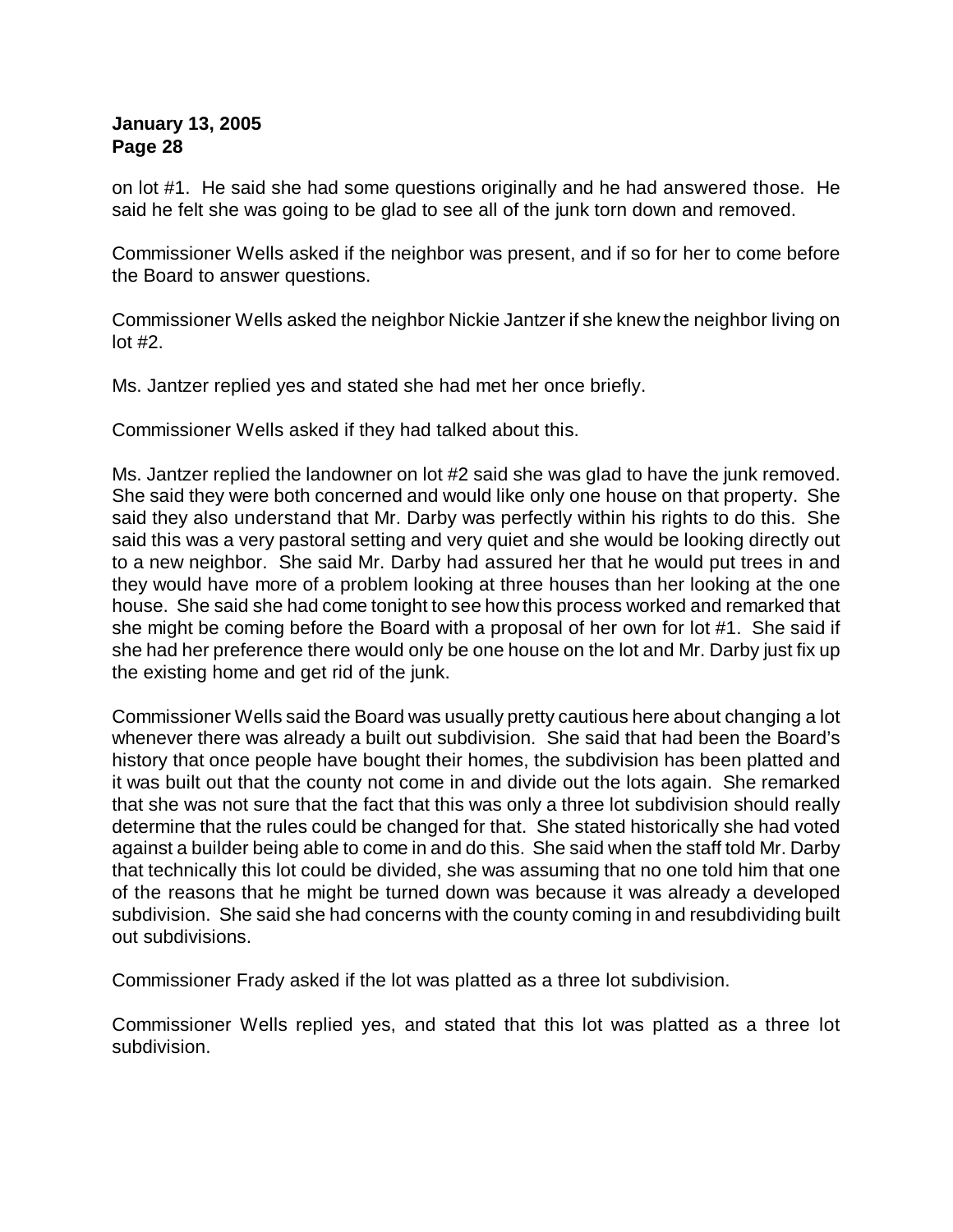Chairman Dunn remarked that this property was discussed with the Board two years ago.

Commissioner Wells remarked now Mr. Darby wanted to subdivide the property and also Ms. Jantzer had stated that she also might come before the Board to subdivide her property as well. She felt this would start the domino effect in that area. She said this subdivision was called Bylock Acres and now the county would approve Mr. Darby to go back after the subdivision was completed and start knocking down buildings and dividing lots. She agreed the zoning would allow for this but she questioned if this was really what the county should start doing. She said it did not matter if it was a three lot subdivision or thirty lot subdivision. She said she understood what Mr. Darby was trying to do and it would be a benefit for this lot but she also expressed concern that this would set a precedent for subdivisions throughout the county.

Commissioner Frady said the Board had historically turned down such requests. He said the Board felt this was the definition of a subdivision. He said if the Board allowed one then it would just spread throughout the county. He said it did not matter if there were only three lots or if their were forty lots. He said there was a similar situation on S.R. 54 where there was an overlay zone. He said there could be office/institutional on S.R. 54 but the Board would not allow subdivisions. He said people had come before the Board and asked to take a house out of a subdivision and make it office/institutional. He said there were already places there that were designated office/institutional and the Board was not going to remove a house out of a subdivision and make it office/institutional. He said he would love to be able to tell this gentleman that the Board would do this but it just could not be done.

Commissioner Wells expressed concern with this setting a precedent.

Commissioner VanLandingham said he had made the motion in order to bring all of this out for discussion. He said if he had made a motion to deny this request, the Board would just have voted on it and moved on and Mr. Darby would not have understood why the Board had turned him down. He said he too had concerns with dividing lots within a subdivision. He said he could not support this request.

Commissioner Pfeifer said he agreed with the concerns that had been expressed.

Chairman Dunn felt the record of this Board indicated that this had only been done one time and a health issue was involved. He said the lot was contaminated or something of that nature. He said the Board had a record of not doing this because it believed that when people purchase a home they should reasonably understand what the area was going to be like in a few years. He said in October, 2002 the county honored Mr. Darby's request and made this a three lot subdivision where it used to be a seven plus acre lot. He said two years later Mr. Darby had proposed this change. He said he had looked at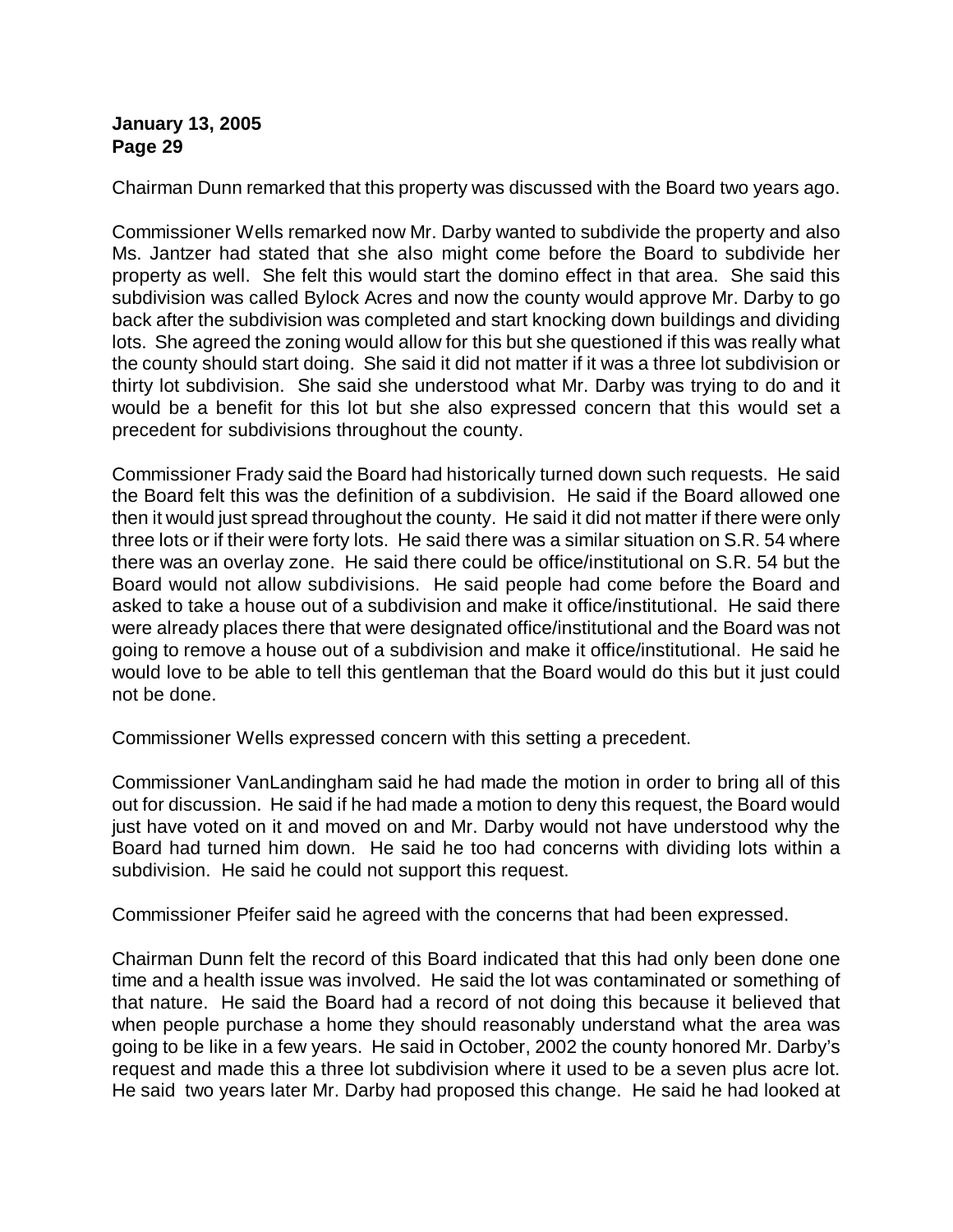this closely and he could not see any compelling reason to change the subdivision plat.

Chairman Dunn said there was a motion and a second to the motion to approve this request. He called for the vote.

The motion failed 0-5 with Chairman Dunn, Commissioner Wells, Commissioner Frady, Commissioner Pfeifer and Commissioner VanLandingham voting in opposition.

# **ORDINANCE NO. 2005-02 - AMENDMENTS TO THE FAYETTE COUNTY ZONING ORDINANCE, ARTICLE VII. CONDITIONAL USES, EXCEPTIONS, AND MODIFICATIONS, SECTION 7-1.B. CONDITIONAL USES ALLOWED, 34. SELF-STORAGE FACILITY:**

Director of Zoning Aaron Wheeler remarked that the Planning Commission had recommended approval of these amendments 5-0.

Chairman Dunn asked if anyone wished to speak in favor of this ordinance. Hearing none, he asked if anyone wished to against these amendments.

Huie Bray, 167 Friendship Church Road, Fayetteville said he felt this should be sent back to the Planning Commission for reworking. He said he did not like the numbers that were shown.

Commissioner Frady said he wanted to clarify that Mr. Bray was unable to attend the Planning Commission meeting. He commented that Mr. Bray had twenty-five years experience in this field. He remarked that Mr. Bray had called him and they had reviewed the numbers. He said he was agreeing with some of the things that Mr. Bray was saying. He said he had asked Mr. Bray to come to this meeting to provide this information to the Board.

Commissioner VanLandingham interjected that for the sake of legality there was only two items that the Board could address on this particular matter that had been advertised and any other items would have to be discussed at a later date.

Mr. Wheeler remarked that under Section 7-1.B. 34. regarding self-storage facility which was item "e" was where staff was considering making the change. He said Mr. Bray had requested that the 700 square feet per parking space be increased to 850 square feet. He said Mr. Bray was also requesting an additional sentence be added that said aisle ways adjacent to boat and RV parking shall be a minimum of 50 feet unless angle parking. He said these were Mr. Bray's recommendations additional to the proposed changes before the Board.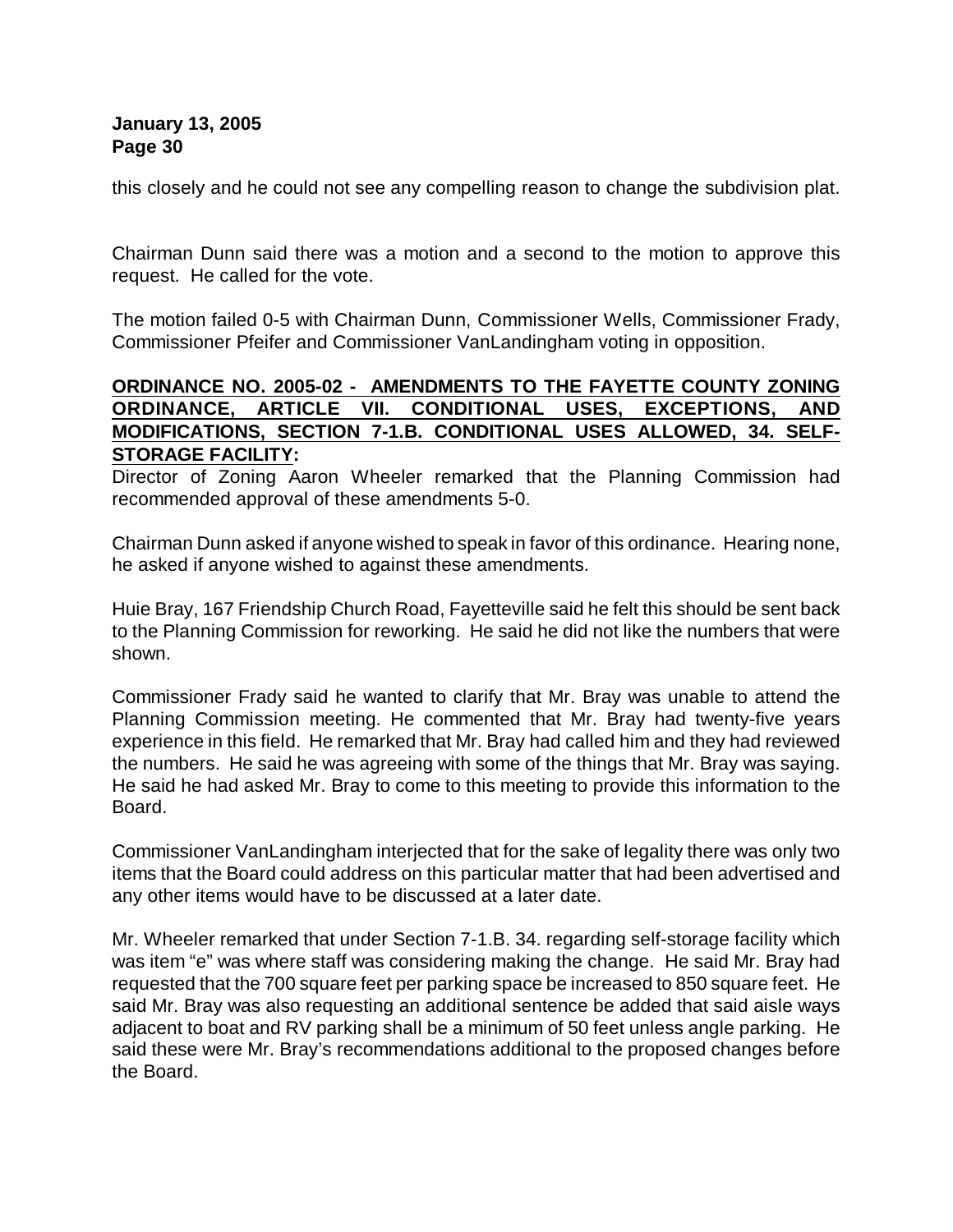Commissioner Wells asked Mr. Wheeler how staff felt about these recommendations.

Mr. Wheeler replied that staff was not opposed to them.

On motion made by Commissioner Wells, seconded by Commissioner Frady to approve the proposed amendments recommended by staff to the Fayette County Zoning Ordinance Article VII. Conditional Uses, Exceptions, and Modifications, Section 7-1.B. Conditional Uses Allowed, 34. Self-storage facility as well as additional recommended conditions made by Mr. Bray. The motion carried 5-0. A copy of Ordinance No. 2005-02, identified as "Attachment No. 5", follows these minutes and is made an official part hereof.

Chairman Dunn said he was aware that Mr. Bray had additional recommendations that he would like staff to review. He said the Board would be recommending that these go back to staff for review. He said those particular changes were not advertised for tonight and the Board could not discuss them now.

Mr. Wheeler said staff would take Mr. Bray's additional recommendations back to the Planning Commission Workshop for review.

### **CONSIDERATION OF PROPOSED AMENDMENTS TO THE FAYETTE COUNTY ZONING ORDINANCE, ARTICLE V. GENERAL PROVISIONS REGARDING CARPORTS, DETACHED:**

Director of Zoning Aaron Wheeler remarked that the Planning Commission had recommended approval (4-1).

Chairman Dunn asked what the exact changes were in this item.

Mr. Wheeler replied that in this particular instance there was not a change. He said staff was actually making a complete addition to the ordinance. He said over the last few months staff had noticed more and more of these prefabricated carports. He said these carports could usually be purchased at a hardware store such as Lowe's or Home Depot. He said they set up in a short time and a car could be parked under these. He said unfortunately the county's ordinance did not allowthese because they were not specifically addressed. He said staff did not feel that this was a detriment in any way but felt there needed to be some control over where they go and what they were placed on so that they were safe.

Commissioner Frady asked Attorney McNally for clarification on a statement in the staff's analysis of this item. He said it stated that currently there was nothing in the ordinance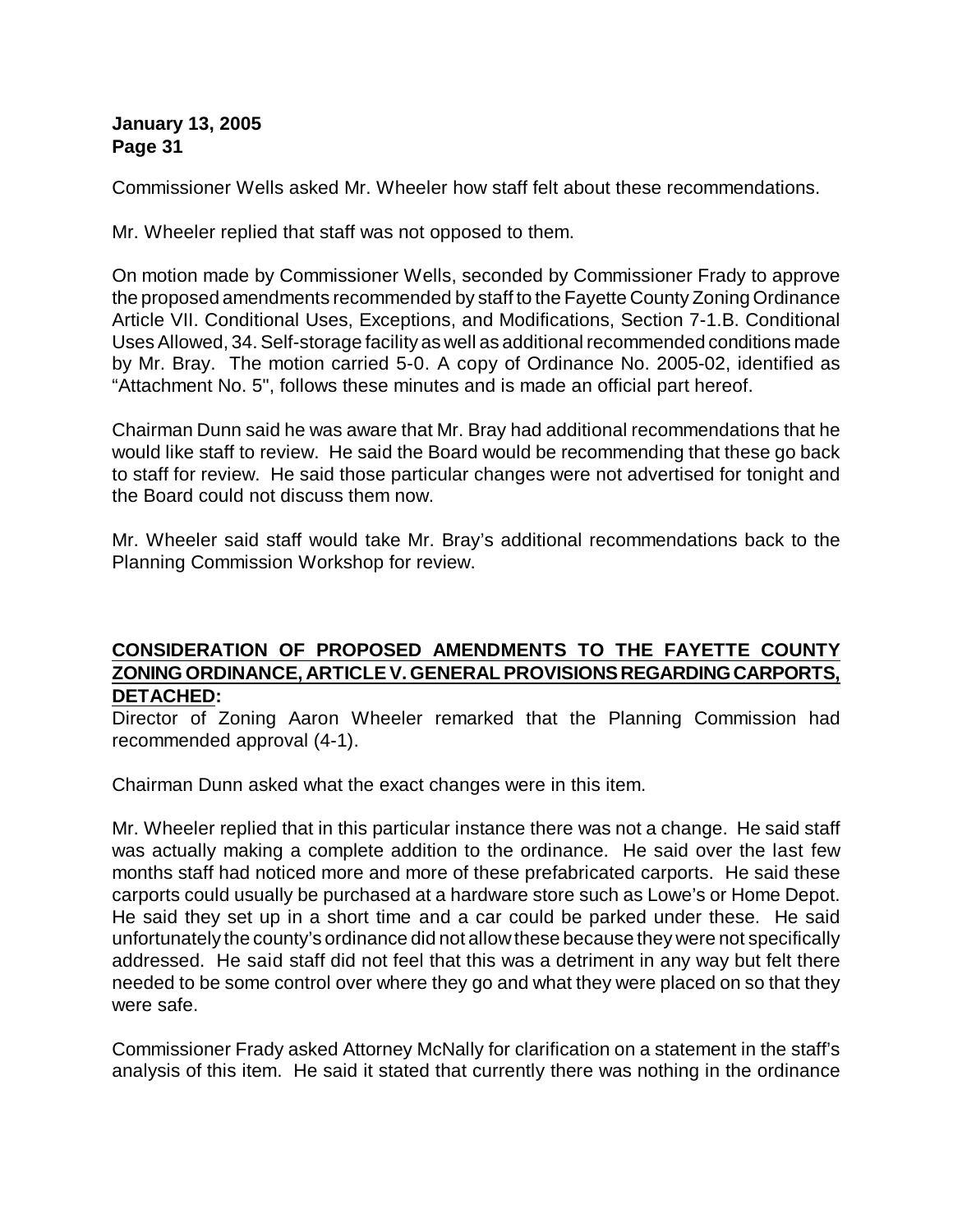that addressed this issue and because of that these structures were not allowed. He asked how the county could regulate something that was not allowed.

Chairman Dunn said he had the same question.

Attorney McNally said the county would not disallow these because they were not covered and this was the reason for the amendment to this ordinance.

Commissioner VanLandingham questioned the enforcement of this ordinance by the Marshal's Office. He asked what the county would do if a Marshal asked someone to take down a structure that was put up before this ordinance would go in effect.

Attorney McNally said the county could not do that. He said the county would have to regulate new structures.

Chairman Dunn asked if structures currently in place would be considered grand fathered and he pointed out that this was not what was stated in the Planning and Zoning's records.

Commissioner VanLandingham stated if a structure was put up five years ago it would have to be removed if this ordinance goes in effect.

Commissioner Frady said he would hate to have to send a marshal out and direct someone that they had to take down the structure.

Commissioner VanLandingham remarked that this discussion was about carports but questioned pole barns. He said there was a distinct difference in these.

Commissioner Frady remarked that a detached carport was not a pole barn.

Director of Planning Chris Venice interjected that this referred to a structure that has four poles and a roof. She said this had traditionally been allowed by the ordinance in A-R zoning. She said people had chosen to put that same type of structure consisting of four poles and a roof in a residential area.

Chairman Dunn also commented that the change referred to cloth, fabric, vinyl, plastic or plastic type material attached via string, rope, or bungee cords, etc. was not allowed. He asked what was allowed.

Mr. Wheeler said people could use basically anything that was not listed there.

Chairman Dunn felt the Board agreed with what staff was trying to do but the wording here would put everybody in the county in violation.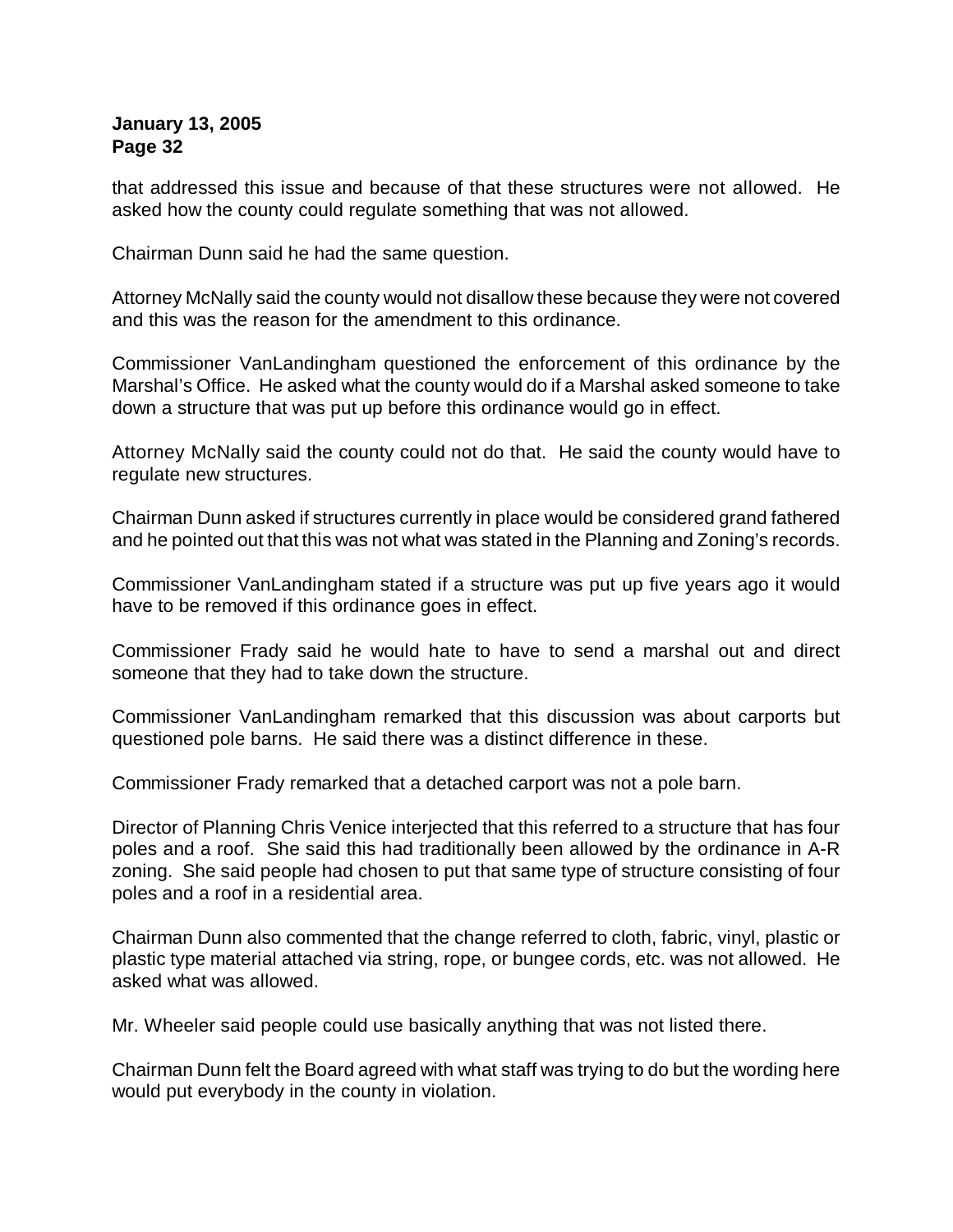Mr. Wheeler remarked that in most cases these structures tended to be made out of some form of standing seam metal. He said the metal ribs would be put up and then a metal roof would be put on top. He said in some instances there were some that could be put up that were temporary in nature. He said this kind of structure breaks down and can be put back up. He said others were a metal frame and basically a blue tarp secured by bungee cords to the metal frame. He said he had actual personal experience with those being blown down in not a very strong wind. He said those could become a safety hazard.

Chairman Dunn said he did not know the feeling of the other Board members but he would rather see a regulation stating what must be done. He also questioned the use of the word etc. and what that meant.

Commissioner Wells remarked that the memo referred to a prefabricated metal carport structure. She felt there needed to be a definition of what those were.

Chairman Dunn questioned that from an enforcement standpoint how would the county know when one of these had been put up unless they were seen doing it.

Commissioner Wells said the person would have to get a permit.

Attorney McNally said if the circumstances would be one where a citation was issued because the officer was that sure that the structure had been put up since the date of the ordinance, then he felt that the person would be required to produce the evidence that it had been put up before the ordinance. He said this could be proven by a sales receipt.

Chairman Dunn remarked that staff felt that prefabs were not a detriment to Fayette County.

Commissioner Wells felt this should be sent back to the Planning Commission for further clarification.

Mr. Wheeler stated that he would take this back to the Planning Commission for more discussion.

On motion made by Commissioner Wells, seconded by Commissioner Frady to table this item to the February 24, 2005 Board of Commissioners' meeting. The motion carried 5-0.

**CONSENT AGENDA:** On motion made by Commissioner VanLandingham, seconded by Commissioner Wells to approve the consent agenda as presented. The motion carried 5-0.

**EMERGENCY SERVICES - BID AWARD TO CUMMINS SOUTH:** Approval of recommendation from Director of Purchasing Tim Jones to award bid to Cummins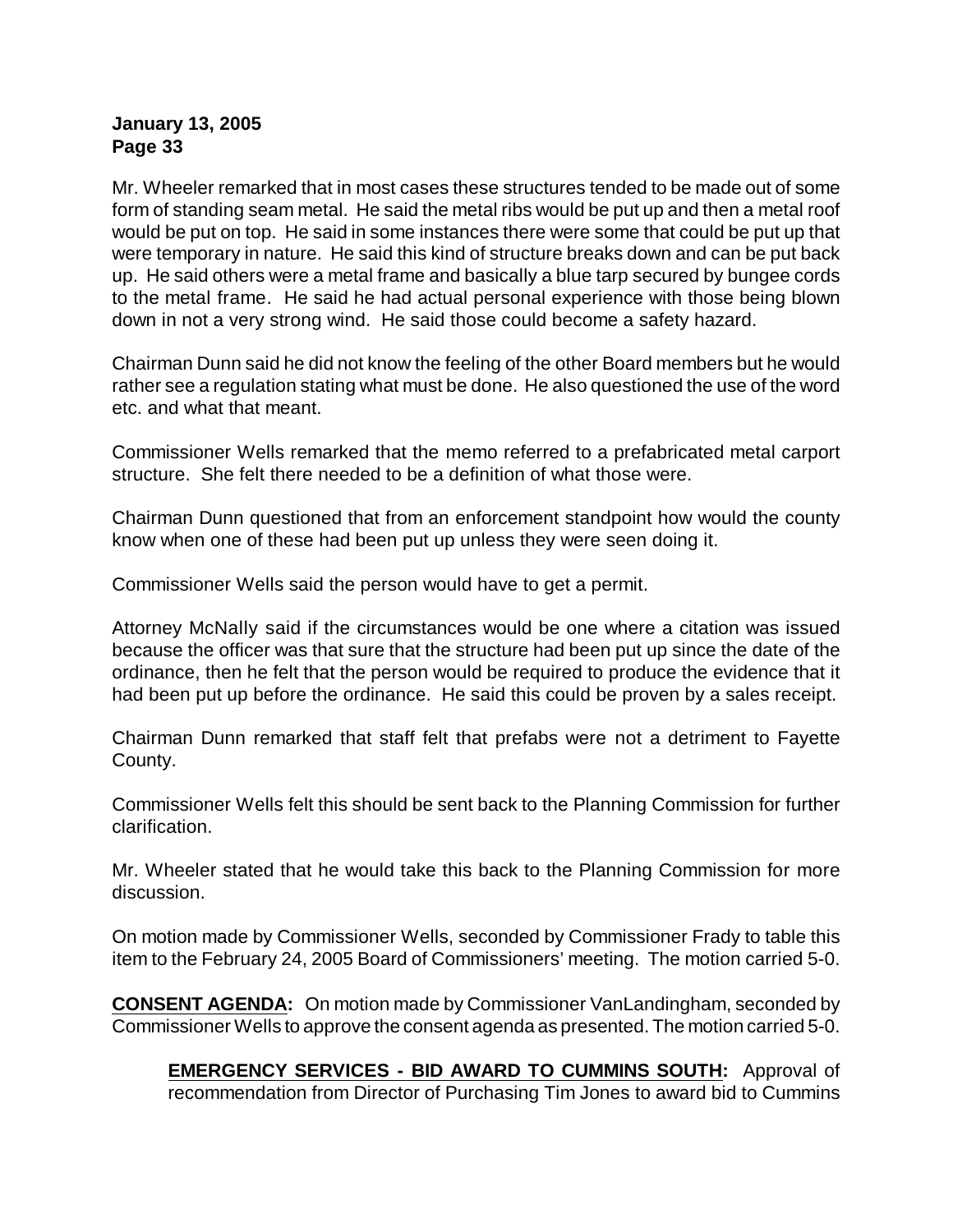South in the amount of \$25,656.38 as the lowest bidder that met the specifications for the purchase of a standby emergency generator. A copy of the memorandum, identified as "Attachment No. 6", follows these minutes and is made an official part hereof.

**COMMUNICATIONS - BID AWARD TO MOTOROLA:** Approval of recommendation from Director of Purchasing Tim Jones to award bid to Motorola in the amount of \$30,560 for a Channel Bank Upgrade for the 911 center. A copy of the memorandum, identified as "Attachment No. 7", follows these minutes and is made an official part hereof.

**ORDINANCE NO. 2005-03 - WATER SYSTEM CROSS CONNECTION CONTROL:** Approval of Water Committee request to adopt an Ordinance to amend the Code

of Ordinances for Fayette County as it pertains to cross connection control (Article V of Chapter 19). A copy of Ordinance No. 2005-03, identified as "Attachment No. 8", follows these minutes and is made an official part hereof.

**MARSHAL'S OFFICE - TRANSFER OF FUNDS:** Approval of request from the Marshal's Office to transfer \$953.43 from the general budget fund to Marshal's Account #522233 for Vehicle Repair. A copy of the memorandum, identified as "Attachment No. 9", follows these minutes and is made an official part hereof.

**SHERIFF'S OFFICE - TRANSFER OF FUNDS:** Approval of request from the Sheriff's Department to transfer \$108.84 fromthe General Fund to Budget Category 10030330-522233 as a result of insurance compensation for a motor vehicle crash. A copy of the memorandum, identified as "Attachment No. 10", follows these minutes and is made an official part hereof.

**MCINTOSH TRAIL - BUDGETARY FUNDS:** Approval of request from Director of Business Services Mark Pullium to approve a request from McIntosh Trail to use budgetary funds for Day Support instead of Supported Employment during FY 2005. A copy of the memorandum, identified as "Attachment No. 11", follows these minutes and is made an official part hereof.

**BARTER ENTERPRISES - TAX ABATEMENT:** Approval of a tax abatement to Barter Enterprises in the amount of \$10,127.89 for the years 2002 and 2003.

**MINUTES:** Approval of minutes for Board of Commissioners meeting held on December 9, 2004.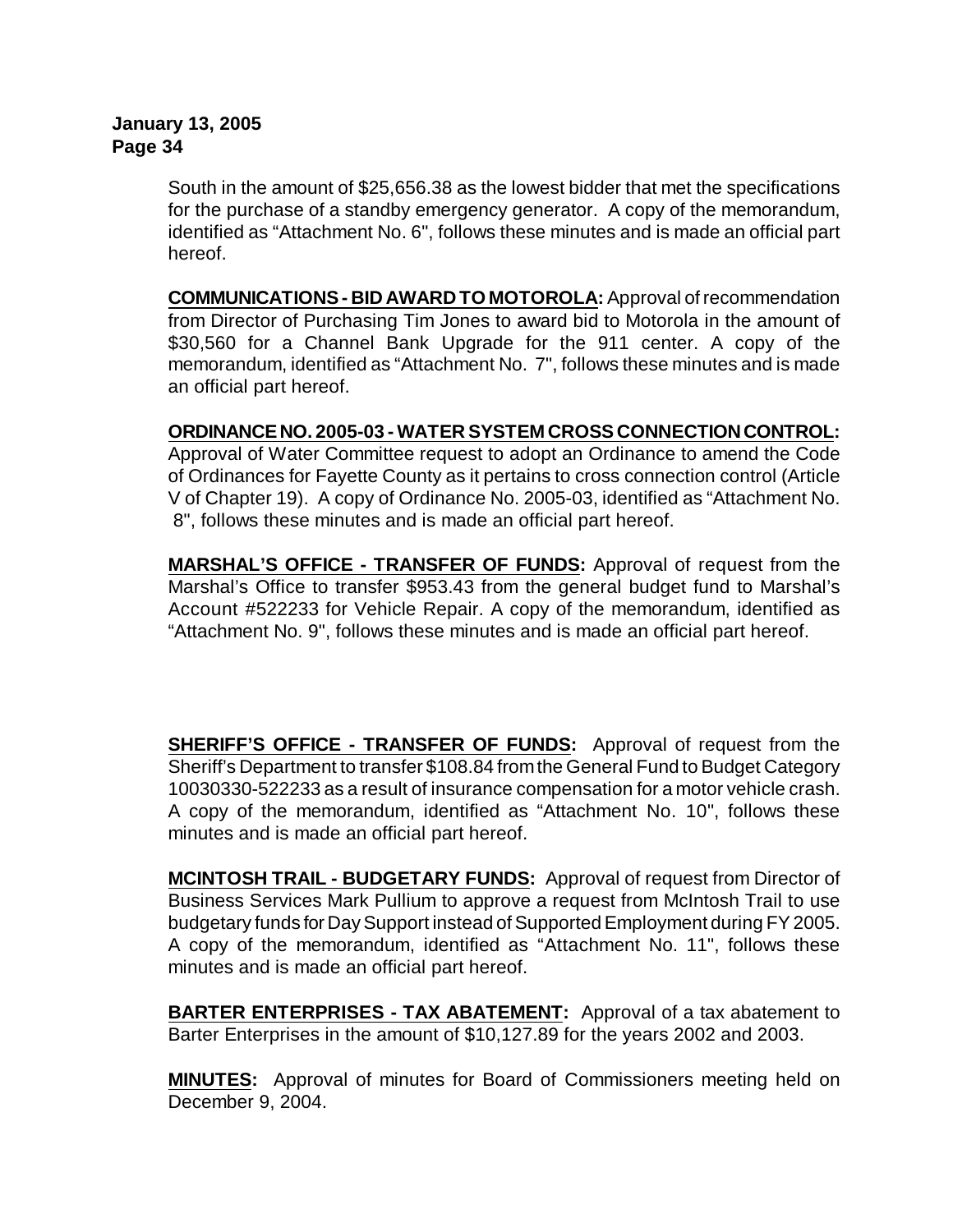#### **PUBLIC COMMENT:**

Members of the public are allowed up to five minutes each to address the Board on issues of concern other than those items which are on this evening's agenda.

There was no public comment.

#### **STAFF REPORTS:**

**EXECUTIVE SESSION:** Attorney McNally requested an executive session to discuss three legal items.

Commissioner VanLandingham requested an executive session to discuss one legal item.

**EXECUTIVE SESSION:** On motion made by Commissioner Wells, seconded by Commissioner Frady to adjourn to executive session to discuss four legal items. The motion carried 5-0.

**LEGAL:** Attorney McNally discussed a legal item with the Board.

On motion made by Commissioner Wells, seconded by Commissioner VanLandingham to authorize Attorney McNally to proceed in this matter. The motion carried 5-0.

**LEGAL:** Attorney McNally reported to the Board on a legal item.

On motion made by Commissioner Frady, seconded by Commissioner Wells to authorize Attorney McNally to proceed in this matter. The motion carried 5-0. **LEGAL:** Attorney McNally advised the Board on a legal item.

The Board took no action in this matter.

**LEGAL:** Commissioner VanLandingham advised the Board on a legal item.

On motion made by Commissioner Wells, seconded by Commissioner Frady to authorize staff to proceed in this matter. The motion carried 5-0.

**EXECUTIVE SESSION AFFIDAVIT:** On motion made by Commissioner Wells, seconded by Commissioner VanLandingham to authorize the Chairman to execute the Executive Session Affidavit affirming that four legal items were discussed in executive session. The motion carried 5-0. A copy of the Executive Session Affidavit, identified as "Attachment No. 12", follows these minutes and is made an official part hereof.